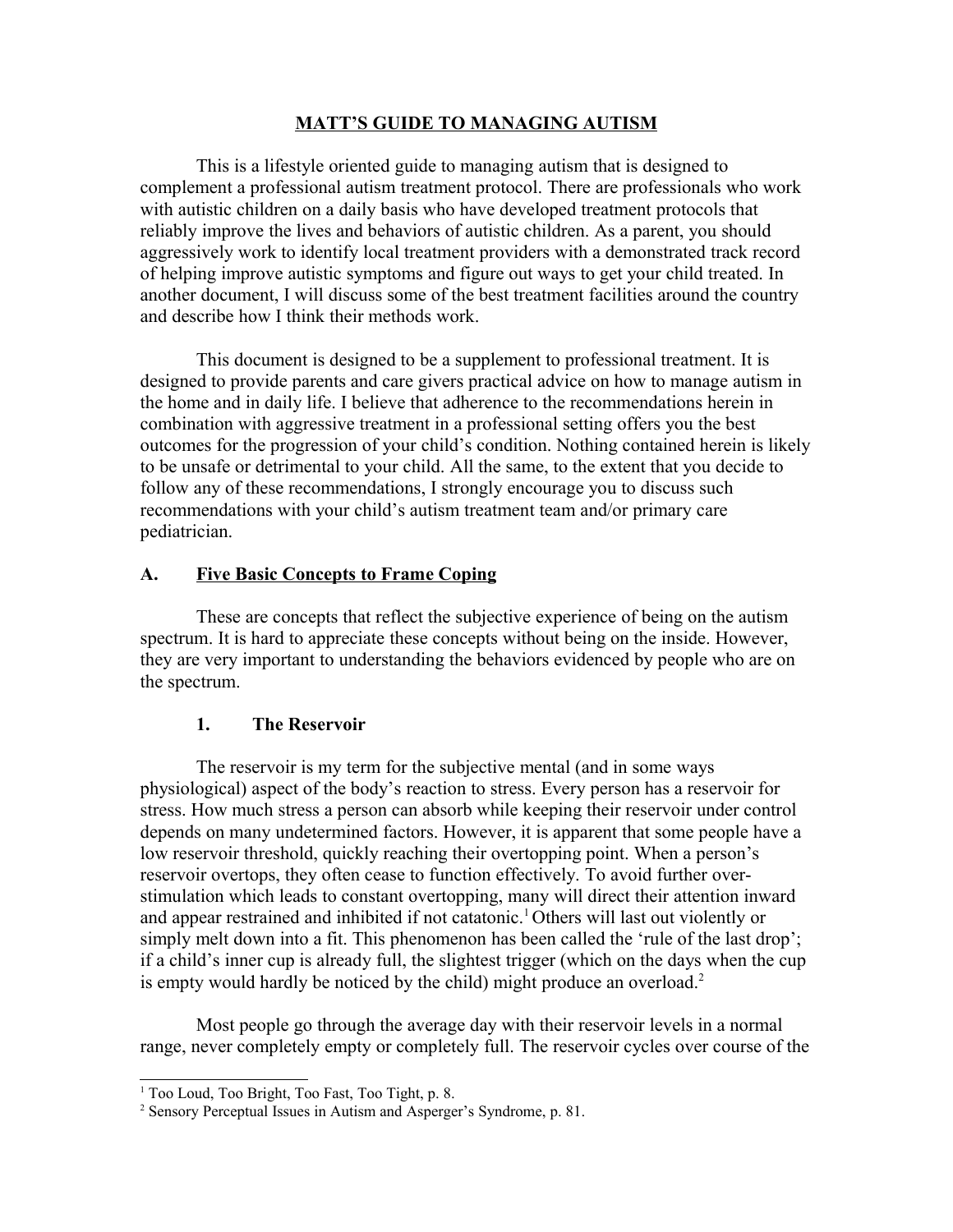day, starting relatively empty in the morning and gradually filling up over the course of the day as stressors are presented. The same behaviors that tend to modulate self reported perceptions of stress also modulate the reservoir.

Occurrences during the average person's day impact the level of the reservoir. A stressful encounter as work increases it. A good workout decreases it. A fight with one's spouse increases it. A yoga class with deep breathing exercises empties it. Just working your way through a normal day tends to cause the reservoir to fill as you encounter numerous minor and some major stressors. As the day ends, sleep takes over for most people. While the reasons behind the need for sleep are complex and uncertain, sleep seems to have a very strong impact in reducing the level of the reservoir so someone is primed to start the next day refreshed and restored.

In addition, daily habits and practices impact the size and resiliency of the reservoir. Good eating habits will cause the reservoir to expand in size, fill slower, and empty quickly. Quality interpersonal communication and physical touch have a similar effect over time. So do quality exercise and pretty much all of the adaptive coping strategies described herein, if practiced regularly.

As the level of one's reservoir increases, the ability of a person to be happy and relaxed starts to gradually decrease. Typical indicators of stress start to show up in the person: sweating palms, hunched posture, tight muscles, quickness to anger and many other classic signs. However, for most people in most circumstances, the level of the reservoir never reaches a level that threatens to overtop it. They muddle along with the reservoir not too empty and not too full. However, people on the spectrum are constantly flirting with, or fully experiencing, an overtopped reservoir.

The reason for this is that stress impacts them more than normal because of their hypersensitivity to the world and problems with modulating their stress response. They are always subjected to chronic, background stress which keeps the reservoir from ever sinking to a normal level. Their perception of the world is of one filled with threats that the body needs to react to. The events of the day cause the reservoir to fill up more quickly than for a normal person and to reach higher levels. The simple flickering of fluorescent lights or the dripping of a water faucet, unnoticeable to normal persons, may have the effect of slowly or quickly filling up the reservoir, depending upon the unique characteristics of each person. Due to frequent sleeping difficulties for people with autism, resting at night often does not allow the reservoir to empty to normal levels.

One author summarized this concept of reservoir slightly differently:

The cumulative effect of increasing irritation snowballs over the course of an hour, a day, weeks, months, and years. Each time someone smells that substance he hates or anything similar, it burns new links into the brain specifically in the amygdala, to strengthen the perception of certain harmless aspects of the world as threatening. Neurons that fire together once tend to do so again. As subtle changes accumulate, experience rewires the structure of the brain and the brain becomes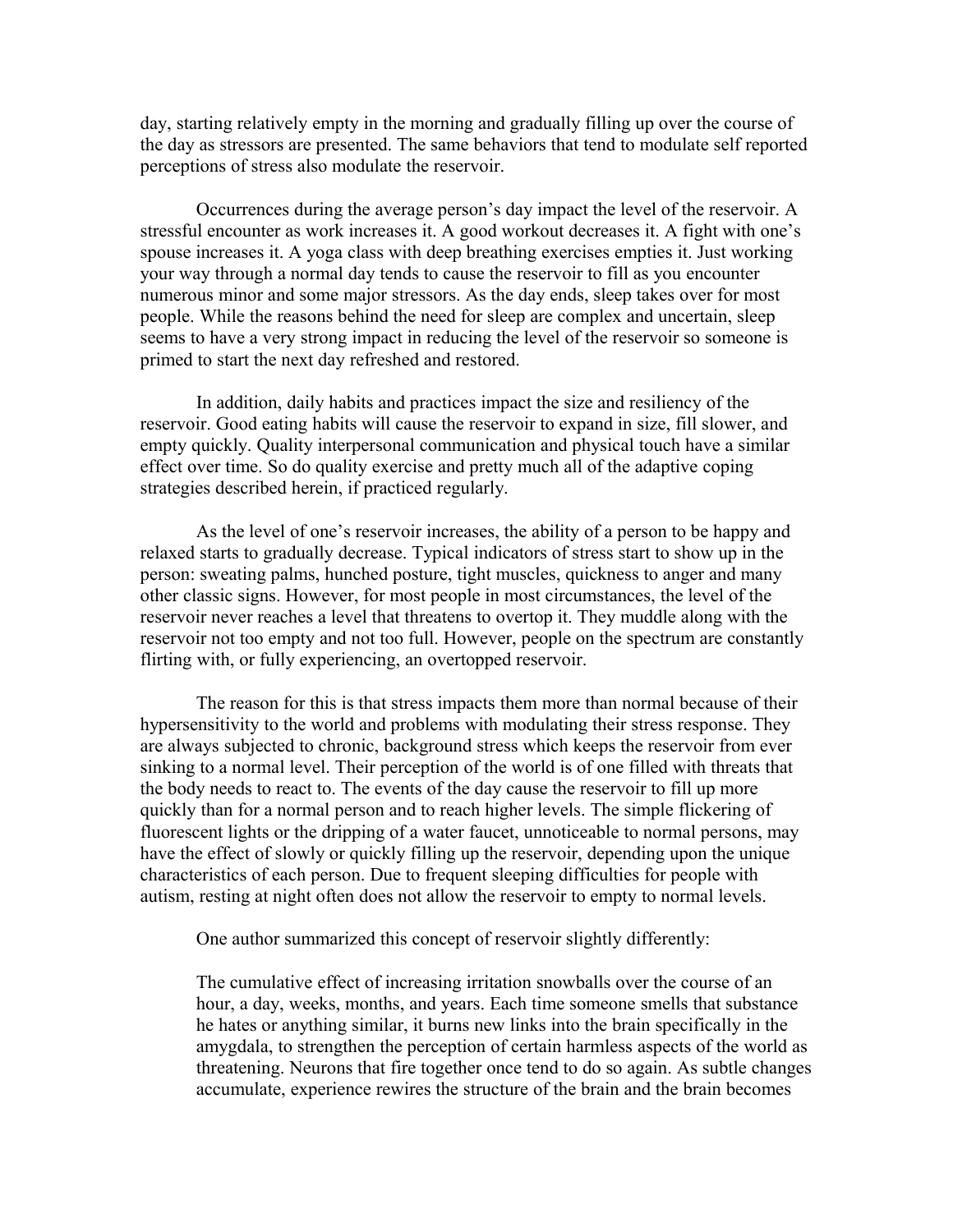better and better at doing worse and worse. The more conditions overwhelm the systems and elicit defense, the more this defensive pattern gets set as the person's truth and the more recoding needed to free a defensive mind.<sup>[3](#page-2-0)</sup>

A high functioning autistic author describes the reservoir as follows:

It is if there is a reservoir of sorts that each of us has. This reservoir starts off empty, but the things we experience throughout the day fill it up. Any sensory load or other nervous system load will cause the reservoir to take on more fluid. It does not have to be unpleasant – even pleasant kinds of sensory load (like enjoying a movie at the theater) fill up the reservoir. Things like the smell of someone's perfume, bright lights, constant motion, noise (the more painful or annoying, the worse), all tend to fill up the reservoir.<sup>[4](#page-2-1)</sup>

Being ready to interact, or interactive mode, is also difficult and causes the level to rise. Finally, thinking about what the other person said and deciding on a response real time (as opposed to email) also causes the reservoir to rise quickly. The more difficult the interaction, the more quickly the reservoir rises.<sup>[5](#page-2-2)</sup>

I am stressed most of the time. Fear, anger, and any other powerful emotion make the level in the reservoir rise rapidly. Happy contentedness make the level go down, but positive anticipation, suspense, or excitement, at least for me, cause the level to rise, not to fall. Having things go not according to expectation, or having the routine broken, cause the level to go up. Indulging in my perseverations (like researching a topic about which I am obsessed) reduces the level, even if it involves things that are normally stressful, like interacting with people. When I get time along in a dark, quiet place, I can burn off some of the sensory load and cause the reservoir to become less full. Rocking, flapping, and stimming also help me to lower the level in the reservoir. Our tendencies to isolate ourselves, to routinize our lives, to put things in a specific order, etc... are in part, ways of reducing the level of the reservoir, or keeping it from filling up in the first place. In my case, I do many of these things as the reservoir begins to fill, so it fills much more slowly.<sup>[6](#page-2-3)</sup>

## **2. Pressure**

Persons on the spectrum are extremely sensitive to pressure. Pressure can take many, many forms. Sensory stimuli are a type of pressure. They represent the world trying to get your attention through your nervous system. Rarely do they go away. They are there often when they should not be, such as when you are trying to concentrate or sleep.

<span id="page-2-0"></span><sup>3</sup> Too Loud, Too Bright, Too Fast, Too Tight, p. 70

<span id="page-2-1"></span><sup>4</sup> Sensory Overload Explained, p. 1

<span id="page-2-2"></span><sup>5</sup> Sensory Overload Explained, p. 1

<span id="page-2-3"></span><sup>6</sup> Sensory Overload Explained, p. 1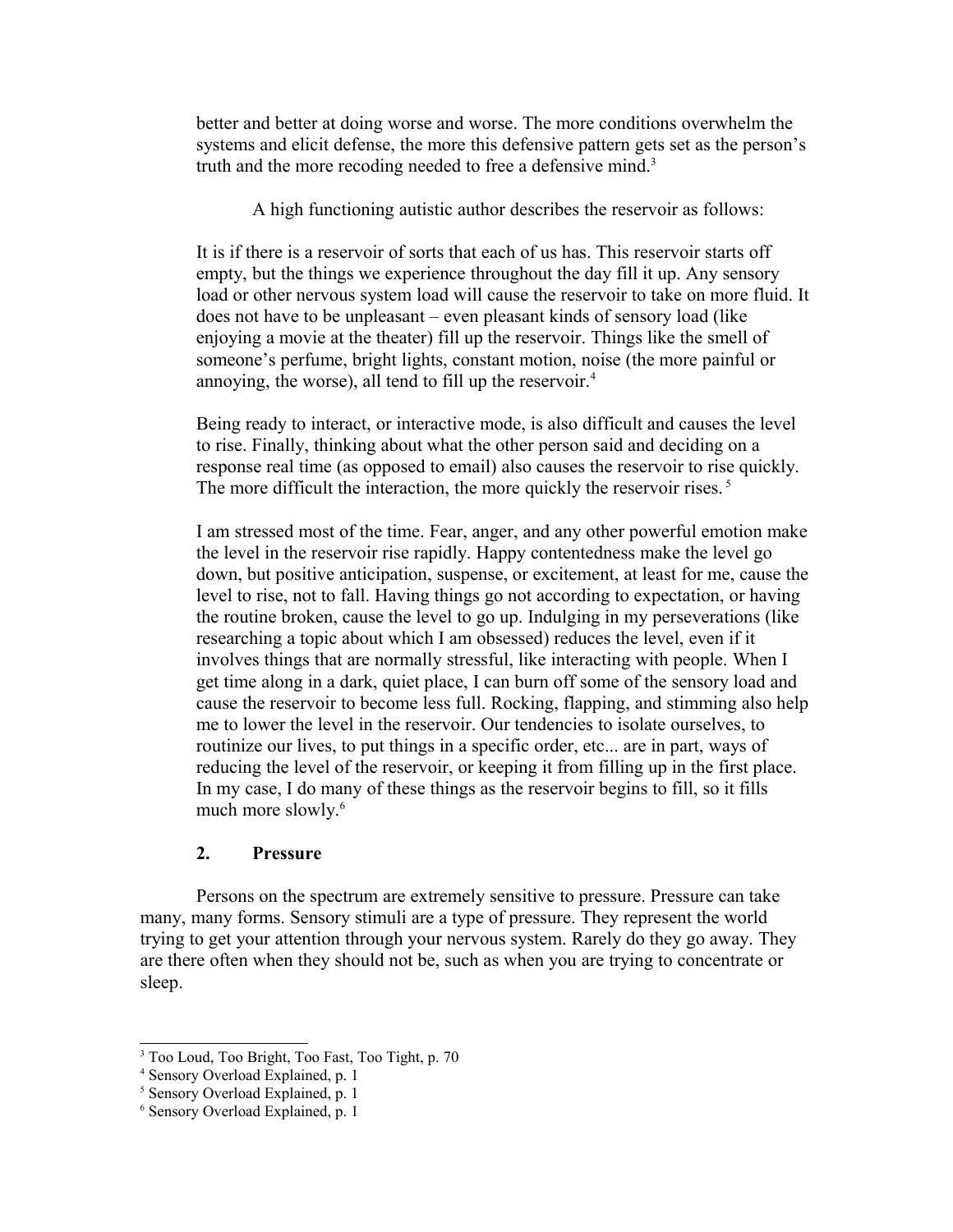The more important type of pressure is psychosocial. The phone ringing presents auditory pressure from the ring tone but also another type of pressure: the pressure to perform up to a set of expectations. The person on the other end of the phone wants something from you. You may or not be able to do that thing. You may or may not want to. However, they are there, imposing upon you, pressuring you, trying to control you. There is almost nothing many adults on the high functioning side of the spectrum dread more during the day than early morning phone calls. They often don't answer the phone until after noon. By that time, they feel sufficiently in control of their world in order to deal with the pressure. Control is important. The more control you feel, the more pressure you can handle. They are directly proportional. Low levels of perceived control and high levels of pressure are to be avoided by autistics. They often do this by simply withdrawing from the world.

The expectations of the people around you pressure you in many ways. If you feel pressured to behave in a certain way, this often causes you to react against the pressure subconsciously and behave in exactly the opposite fashion. I think this is why autistic people are horrible at small talk. It is not just that they are bad at it; they are bad at it for a reason. The pressure to perform causes their brains to empty out of anything to say. When, in a conversation, they fail to come up with something to say, the other participant will often look expectant or ask what they are thinking. This is the quickest way to make sure they have absolutely nothing to say. In the pressure of expectation, their brain simply seizes up. This is not comfortable. In intimate or simply interpersonal relationships, this can lead to great frustration on the part of the person who thinks they are being dismissed by the person with autism. This can lead to greater pressure to perform and the downward spiral starts.

#### **3. Blindspots**

Autism is all about having blind spots. Since you have always been on the spectrum, you don't know what the world is like for people who are not on the spectrum. You don't know that you are missing social cues, because you have never seen them and no one has pointed them out to you in a way that you can do anything about. You don't know that other people are bored talking to you, because your obsession (and poor observation skills due to the way your brain processes sensory info) blinds you to the subtle cues that are telling you to change the subject. You don't know that firm touch is good, because all the touch you have gotten has started with light touch and that has been painful. You can't fix it if you can't see it. You can't use adaptive behaviors, because you are unaware of them; no one has shown you that it works better in the long term than the maladaptive techniques you use. This is challenging because you are not interested in relief in two weeks; you want the world to be okay right now, as you have never learned to think to the long term. Autistic individuals are deprived of the tools to eliminate their own blind spots, which is one of the most difficult problems in autism.

#### **4. Disproportionality of Response**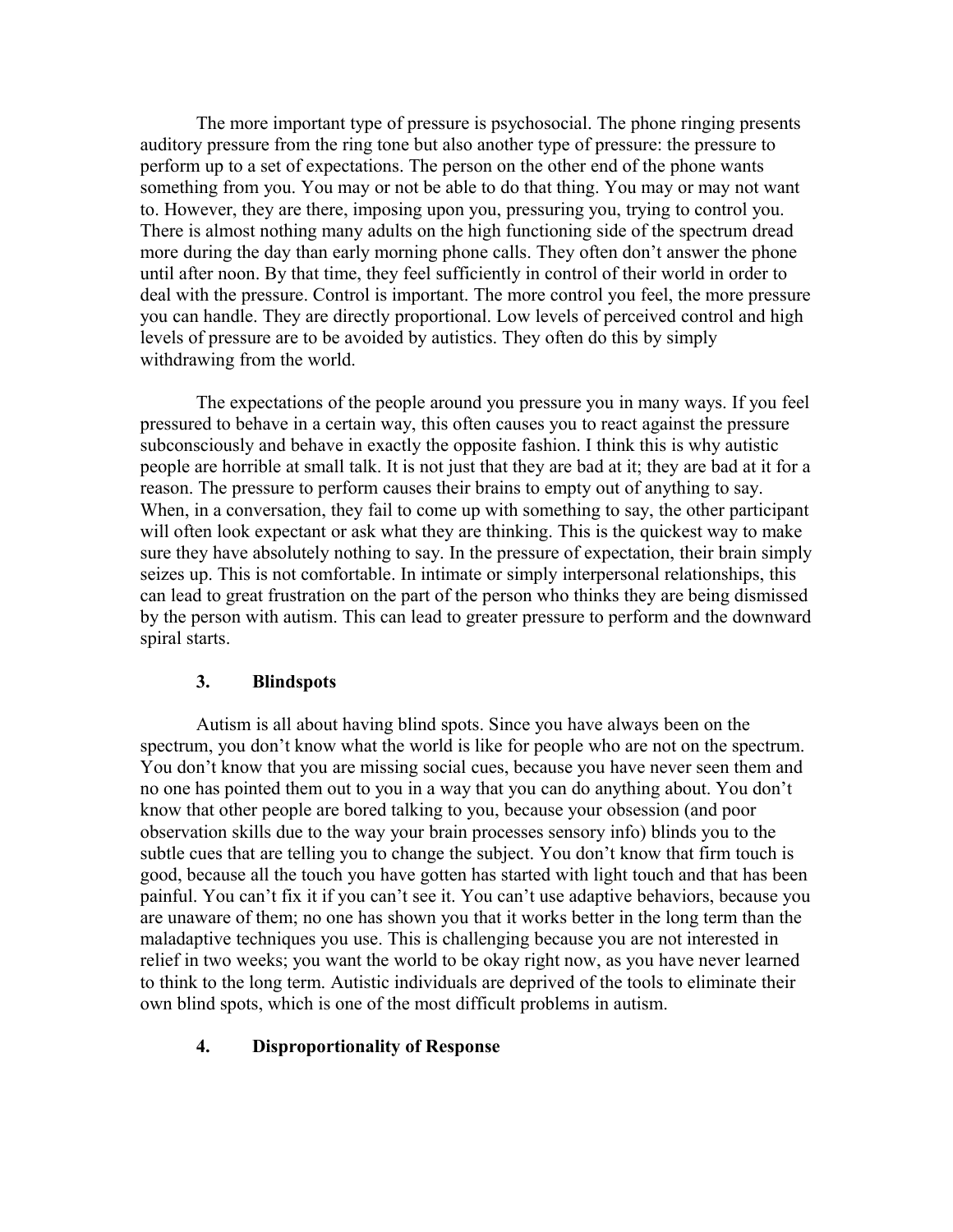The responses of persons on the spectrum are very similar in type to the behaviors normal people engage in when responding to stress. The main difference is the disproportionality of the response autistics engage in when compared to normal people. All people self stimulate. Autistics do it more singlemindedly and openly. All people adhere to routines and patterns; autistics often obsess on these things. All people withdraw from stressors at times; autistics may withdraw into catatonia.

## a. An Example From My Life

I am someone who has struggled with many of the issues of being on the autism phenotype my whole life without knowing it until three years ago. I am not clinically diagnosable as being on the spectrum. I am too high functioning and I am not disordered, i.e. autism does not significantly impact my ability to function in the world. However, many of the specific behaviors attributable to autism are present in me. I know that my experiences are very different than that of a low functioning autistic individual. However, I believe that the same underlying mechanisms are at work in me and in profoundly autistic individuals – the difference is the disproportionality of the response.

I had an experience last year that is illustrative of this disproportionality. I purchased a rocker / glider chair, because I know that the movement soothes me and helps me deal with stress. When I got it, I found that it squeaks when it moves. I can't deal with squeaks. I tried on several occasions to fix the squeak with products around the house. I was unsuccessful. I went out and bought some oil in order to fix it. The morning of the episode started bad because I was having a super bowl party and found out that the high definition TV antenna was having trouble picking up the signal when I moved around the loft. This caused agitation but I finally figured out a solution. A little later, I oiled up the joints of the chair in an attempt to stop the squeak. After 20 minutes of oiling, I tried rocking. It squeaked just as bad as ever. I tried rocking quickly to see if I could work the oil further into the joints to stop the squeaking. No luck. More squeaking. I found myself becoming irate. My heart rate shot through the roof. I found myself starting to think about throwing the chair off the balcony. I cursed and threatened the chair. My fiancee tried to calm me unsuccessfully. Knowing I was going to have to work my way through this, she went home to get ready for the party.

I spent the next three hours in a flurry of action. I was getting ready for the party. I was cleaning out storage items in preparation of getting married. I was doing anything but sitting down and doing nothing knowing that movement normally calms me. When my fiancée returned, she immediately remarked that I still looked highly agitated. I finally realized that I was still in a state of nervous overarousal associated with the squeaking chair. But, it was more than that. It was a reaction to a lack of control. No matter what I did, I couldn't fix the chair. What was supposed to be a source of relaxation was just another stressor. I could not predict when it would get fixed so I could use the chair as intended. I described it in the moment as a sense of betrayal. I realized that the only way to recover was to go running a few miles in the 20 degree weather. By the time I got back, I was mostly fine. A long hot shower, another of my coping strategies, took care of the rest of the matter.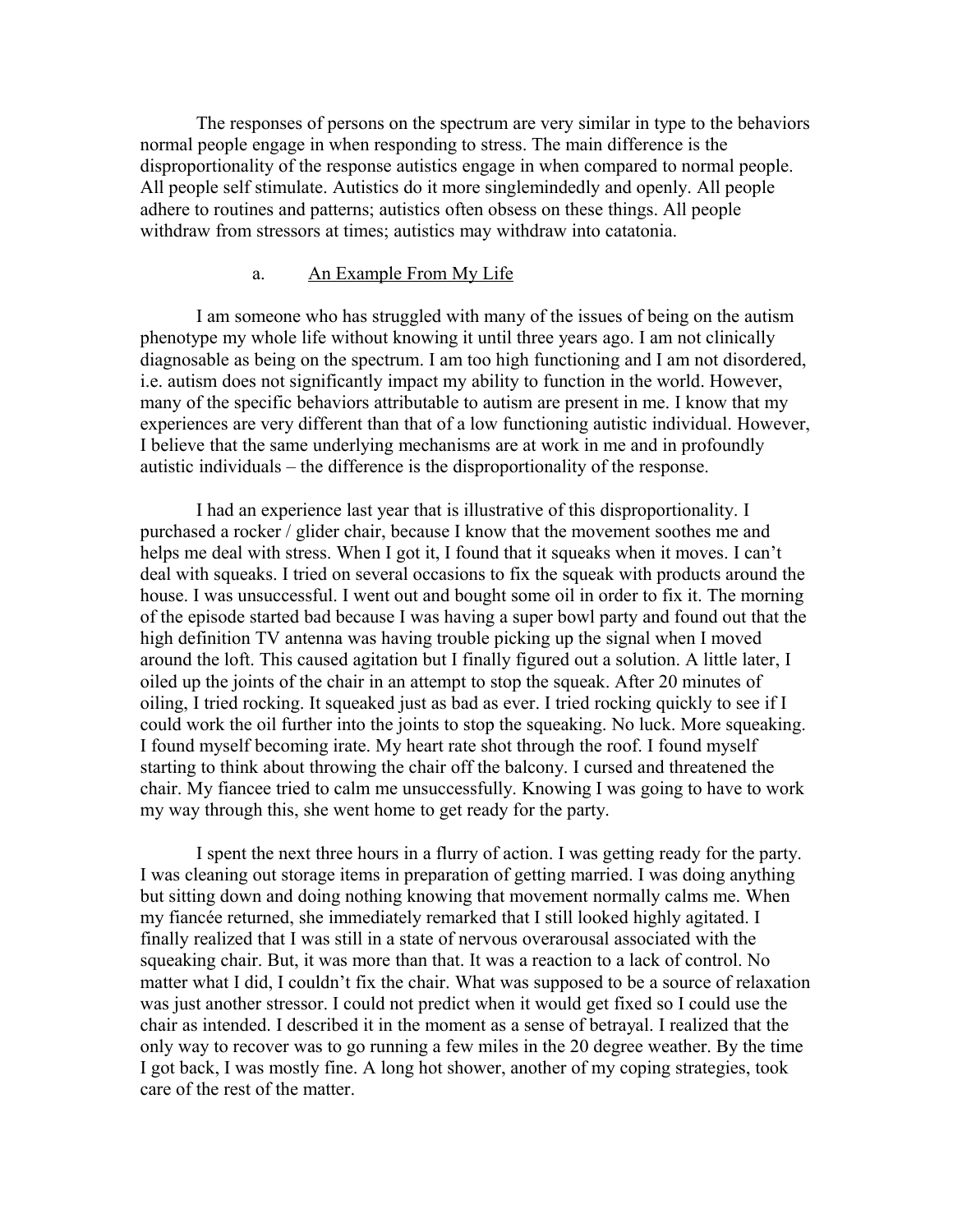You may be thinking that what I just described sounds familiar and that this doesn't mean that I am on the phenotype, that I just got angry. But, remember, autism is just a set of behaviors in a person who is hypersensitive to sensory and psychosocial stress in response to a series of stressors. What happened in me was that a relatively minor sensory stressor, the squeaking of a chair that most people would never have noticed, spiraled up in such a way that I seriously considered throwing a chair off a  $7<sup>th</sup>$ story balcony, that I was highly agitated three hours later despite an intense bout of motion, and that I required a long run in freezing temperatures in order to normalize. I experienced a disproportionately intense reaction to what most people would consider less than a small annoyance. This is the face of autism. The behaviors of children with severe autism look so weird because of the disproportionality of the reaction to stressors that a parent or adult can't even perceive. Autistic behaviors are normal human behaviors. However, they are exercised with a level of severity, frequency, and single mindedness that a normal person simply can't understand.

## **5. Autistic Inertia**

Even with effective intervention, autistic behaviors are going to change slowly and change will significantly lag intervention. This is largely because one thing autistics hate is change. Even positive change is stressful. If an autistic child uses extreme rigidity and adherence to routine as a way of coping with a stressful world, that child is unlikely to quickly give us that coping strategy even when the world becomes less stressful. The child knows that order feels good. The child may not notice consciously the waning of stress. If the child does notice the waning of stress, the child may stick to routine out of fear the stress will come back. The same holds true with self stimulatory behaviors, aversion to foods because of tactile reasons, and many other behaviors. Probably the behavior that will change the fastest is the melt down. If the reservoir is being managed in a way that keeps its levels less empty, then melt down frequency should decrease and you can take this is evidence that the plan is working.

## **B. Why a Diagnosis is Important**

Autism is a disorder that creates a tremendous amount of discomfort for everyone involved. Parents of autistic kids don't want to talk to others about it. The whole autism community is isolated and insular. When I started suspecting as an adult that I had some abnormalities, it was amazing the number of people who argued with me that I should stop looking into the disorders – the advice was "you are not disordered, you are fine, you should stop thinking about it and just be happy", even though these people didn't know a thing about what I was researching. The prevailing view is basically that getting labeled with a disorder is a self fulfilling prophecy, that you will create the condition in yourself if you understand the condition. It is basically an attitude formed from fear, not reason, and from the overwhelming discomfort the majority of people feel when the subject of mental health arises. People are petrified by the topic. I am not. And, I think knowledge is power, and the concept that ignorance is bliss is causing most of the problems we as individuals and our society face.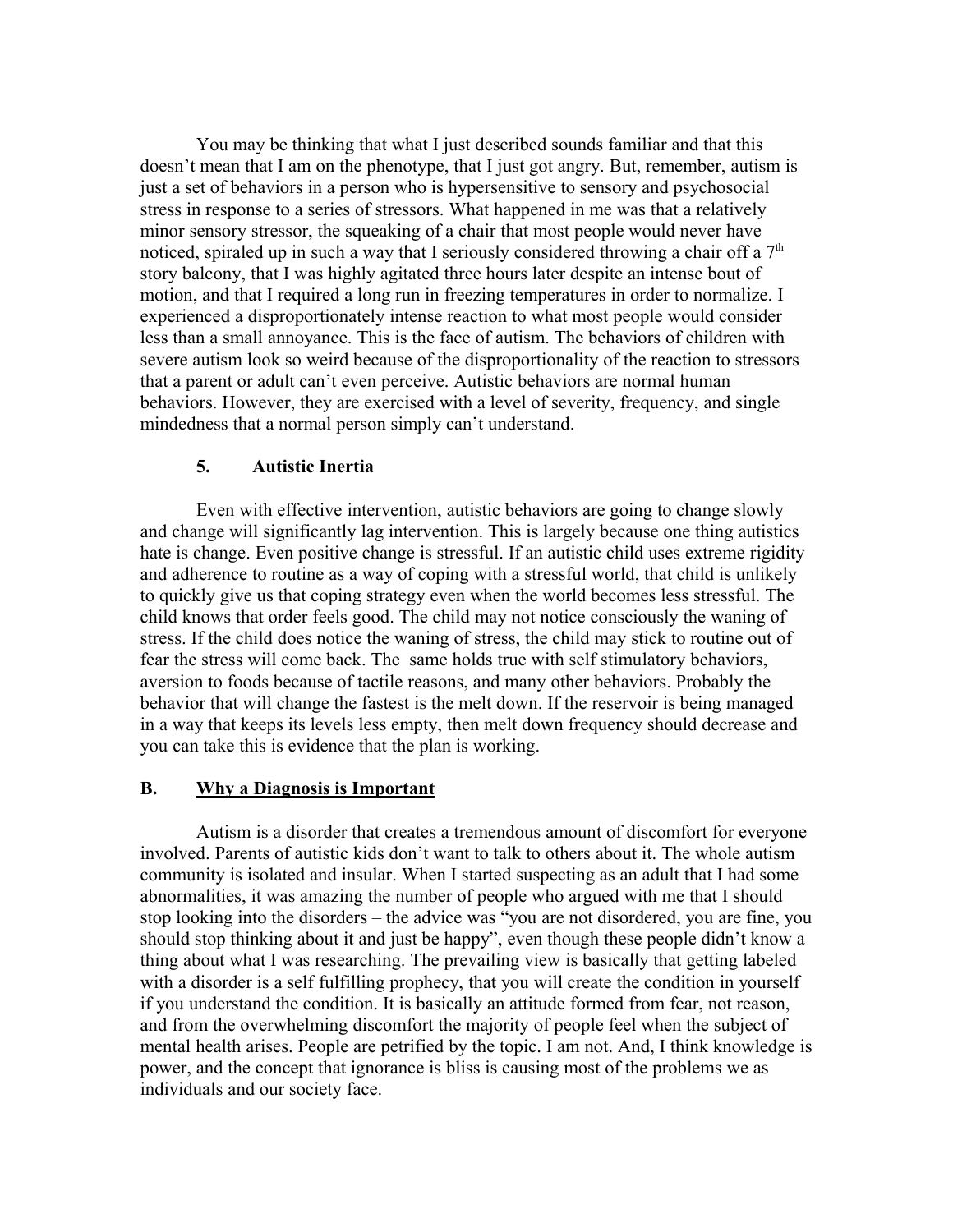Probably the most important part of autism is to realize that you share the condition with many other people and that you can effect positive change in your life. You can create more effective coping mechanisms based on your knowledge of your specific issues. You can communicate your problems to those around you so that you manage their expectations of you, i.e. you can tell them that your inability to make eye contact with them regularly does not mean you distrust them. You can practice behaviors that attenuate the problems. For instance, my skin is extra sensitive to tactile pressure when dry. Using moisturizer regularly, particularly before being touched, can help address the tactile over stimulation. There are many effective strategies that can be used to lessen the negative impacts of being on the spectrum. However, these strategies are hard to put into place if you are unaware of the condition.

Another important part of self knowledge of autism is the relief you feel. People with a high functioning spectrum disorder who are diagnosed as an adult go through life knowing they are not quite right or normal. Your self esteem can be substantially hampered if you believe it is your fault. Gaining awareness that your challenges relate to the way you process information is actually comforting. It takes away the blame you might put on yourself. It also opens up a path to mitigating your problems as well as increasing your sense of esteem.

In addition, self awareness of autism can help you address one of the biggest problems people on the spectrum have: dealing with emotion. I analogize it to fighter planes. People wonder at my encyclopedic knowledge of fighter jets. I haven't really read up on them in 25 years. However, I tend to know everything about them. The reason is that when I was 10, I learned a lot about them. Over the years, when something was in the media about fighter jets, I would read and retain it. Retention was easy because I had already built a mental outline of fighters: American versus soviet, one engine versus two, fighter vs fighter bomber, etc… I kept myself current, because I had a base of knowledge upon which to build and a mental framework in which to insert the details.

With autistic individuals, they are often lacking a base of knowledge and insight related to emotion. They have an enormous blind spot related to emotional intelligence. They don't even know that they are missing that base knowledge, because they were never sensitized to the issue. However, once you become aware you were missing something, you can start trying to find it, start shrinking the size of those blind spots. You can build your base of emotional intelligence. Over time, with sufficient effort and concentration, you can become much more emotionally intelligent, mitigating the impact of autism on your ability to interact with others.

## **C. Types of Coping**

## **1. Cultural and Individual Coping**

In ages past, cultural coping was a large part of how individuals coped with stress in their world. Individuals engaged in their own coping strategies. However, these were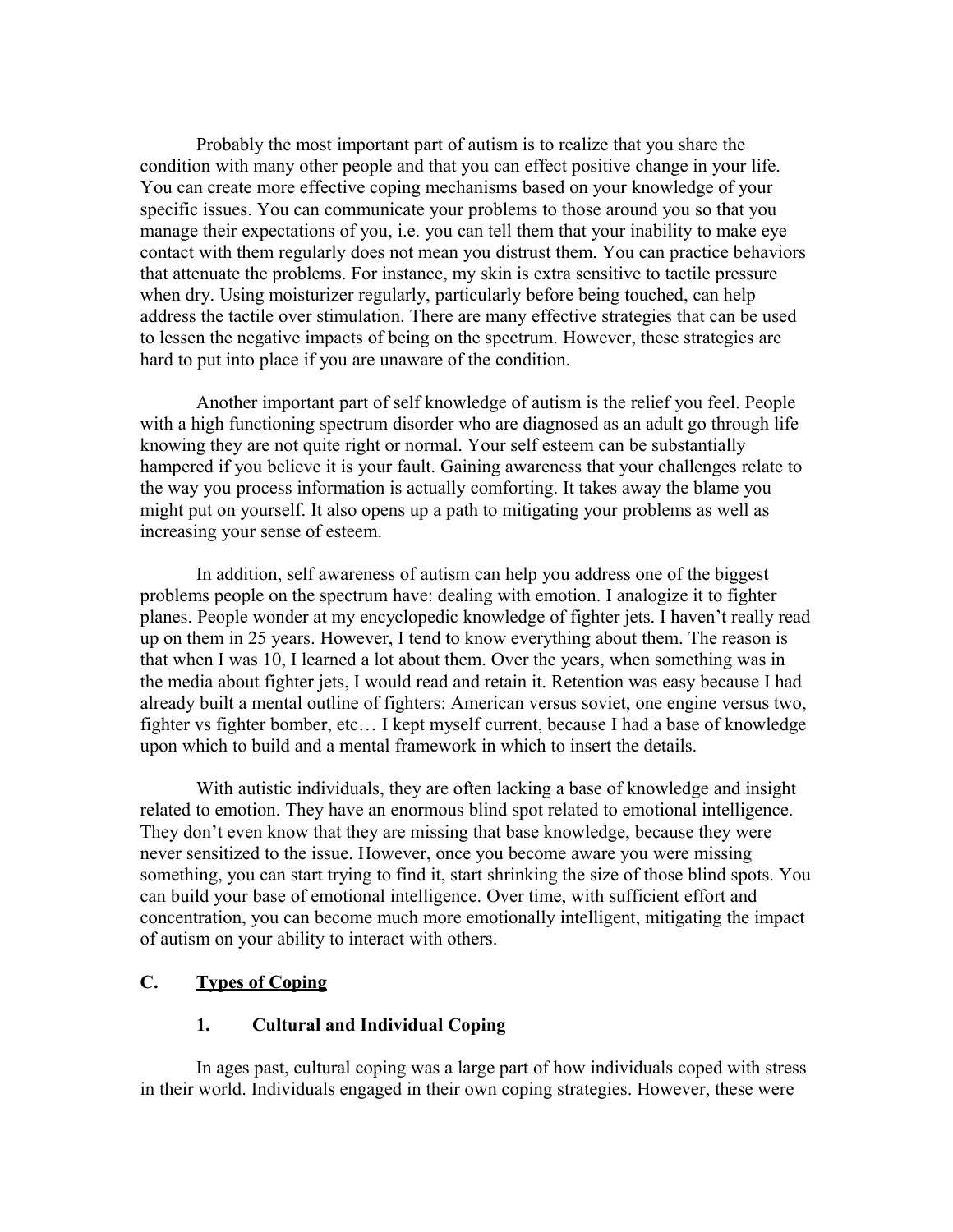supplemented with cultural vehicles that were established to assist all individuals in dealing with the world around them, whether because of shared grooming, or a culture of walking, or an embracing of physical touch. Culture can push you towards adaptive or maladaptive coping by the role models offered, lifestyles that are adopted, food that is provided, and relationship styles that are encouraged.

Individuals on the broad autism phenotype likely evolved because of the benefits they provided to society. However, they were able to function partially because society helped them along, providing them coping assistance as part of its makeup. Cultural coping assistance for an autistic person may take the form of a great tolerance for abnormal behaviors, or a network of persons who provide regular firm touch to the autistic individual, or the provision of a job that does not push the individual past their physical or emotional limits, or regular positive reinforcement by the tribe of the autistic child.

Society, in particular in urban areas, has changed and the cultural coping has shifted. The support provided by society has attenuated in a new culture of rugged individualism where you are not supposed to need support, even if you have biological problems. This is probably seen by the disparities seen in the progression of autism in people in urban versus rural areas; persons with autism living in rural areas tend to be more functional, probably because the condition is more accepted and adjusted for. Cultural coping is more acceptable in a small town.

Individual coping involves the strategies the individual, and persons close to the individual, use to deal with stress in their environment. It is the primary type of coping that exists in the modern world. However, we are becoming worse and worse at appropriate coping because of various trends in westernized societies. The adaptive coping that we use to engage in is increasingly being replace by maladaptive, short term coping.

## **2. Adaptive and Maladaptive Coping**

Coping may be thought of as environmental or cognitive tactics designed to attenuate the stress response. It can be seen as an attempt to restore homeostasis. Individual coping can be broken into two components: adaptive and maladaptive. Adaptive coping strategies reduce stress while at the same time promoting long term health (e.g. exercise, relaxation, proper nutrition). Maladaptive coping strategies, on the other hand, do indeed reduce stress in the short term but serve to erode health in the long term (e.g. alcohol abuse, smoking, interpersonal withdrawal). When coping is successful, extraordinary target organ activation (the abnormal and unhealthy activation of organs like the gastrointestinal system) is reduced or eliminated and homeostasis is reestablished. If coping is unsuccessful, target organ activation is maintained and the chances of target organ disease are increased.[7](#page-7-0)

## **D. Individual, Adaptive Coping**

<span id="page-7-0"></span><sup>&</sup>lt;sup>7</sup> A Clinical Guide to the Treatment of the Human Stress Response, p. 45.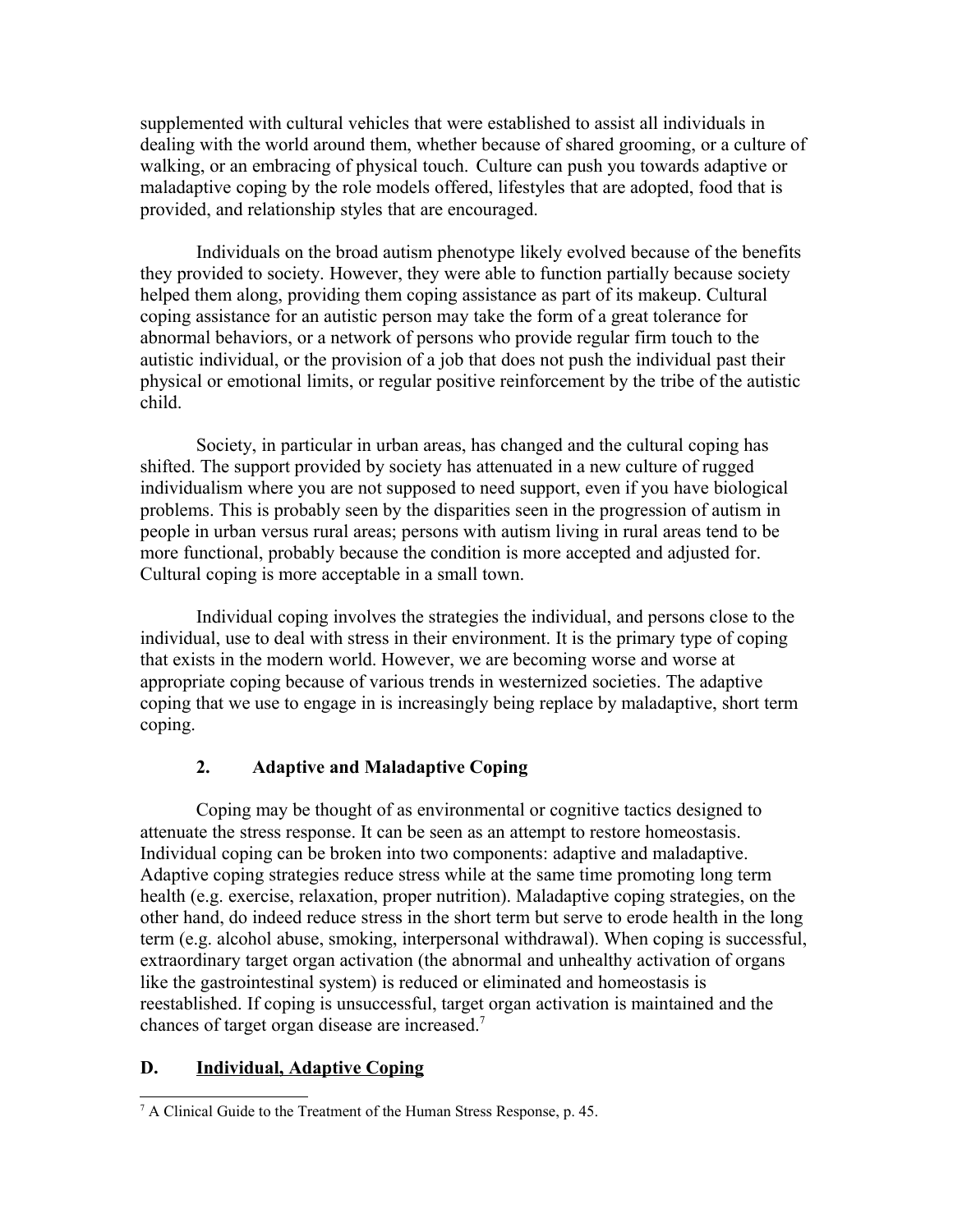Coping is defined as: efforts both action-oriented and intrapsychic to manage (master, tolerate, reduce, minimize) environmental and internal demands and conflicts among them, which tax or exceed a person's resources. Coping can occur prior to a stressful confrontation, in which case it is called anticipatory coping, as well as in reaction to a present or past confrontation with harm. More recently, coping has been defined as constantly changing cognitive and behavioral efforts to manage specific demands that are appraised as taxing or exceeding the resources of the person.<sup>[8](#page-8-0)</sup>

Coping properly with stress is important for the health and wellbeing of any person in our world. For instance, one study showed that the subset of persons who have the greatest health, contentment and longevity among 50 year olds had a common array of traits apparent in their lives before: no smoking, minimal alcohol use, lots of exercise, normal body weight, absence of depression, a warm, stable marriage, and a mature, resilient coping style (which seems built around extroversion, social connectivity, and low narcissism).<sup>[9](#page-8-1)</sup> Sound familiar? These are all adaptive coping strategies.

These strategies are more important today than at any point in the history of humankind. Man has created a toxic environment for himself, without having any idea of what he was doing. Man is faced with a daily increasing number and intensity of stressors, which is leading to enormous societal impacts. This is placed in a context when both the individual and cultural coping mechanisms that we evolved to use are being discarded under the pressure of modern consumer society and modern media.

The dramatic increase autism in westernized societies is an outgrowth of this toxicity of our modern world. And, the best solution that is available to manage autism is to distance ourselves from the aspects of our culture that are loading stress upon us, and to cope much more adaptively. The techniques discussed below should help attenuate the severity of an autistic individual's symptoms, and should be useful for any individual who is struggling with being a citizen of a westernized society.

## **1. General Adaptive Coping Behaviors**

I must offer one important note of caution. In this fast food nation, people seem to need to see results overnight in order to be convinced to continue an action such as eating well or exercise. Without immediate gratification, the agreed upon strategy is thrown to the side in favor of responding to the manipulations of modern mass media. The consequences of this lack of long term thinking are apparent in our society.

The advice I am offering will simply not work overnight. It may be months before you see significant changes in your child, or in yourself. It takes time and consistency to adjust biology and the homeostatic mechanisms that underlie biology that took years to get so far out of whack. Just like it may take several months for a workout routine to

<span id="page-8-0"></span><sup>&</sup>lt;sup>8</sup> A Clinical Guide to the Treatment of the Human Stress Response, p. 45.

<span id="page-8-1"></span><sup>9</sup> Why Zebras Don't Get Ulcers, p. 389.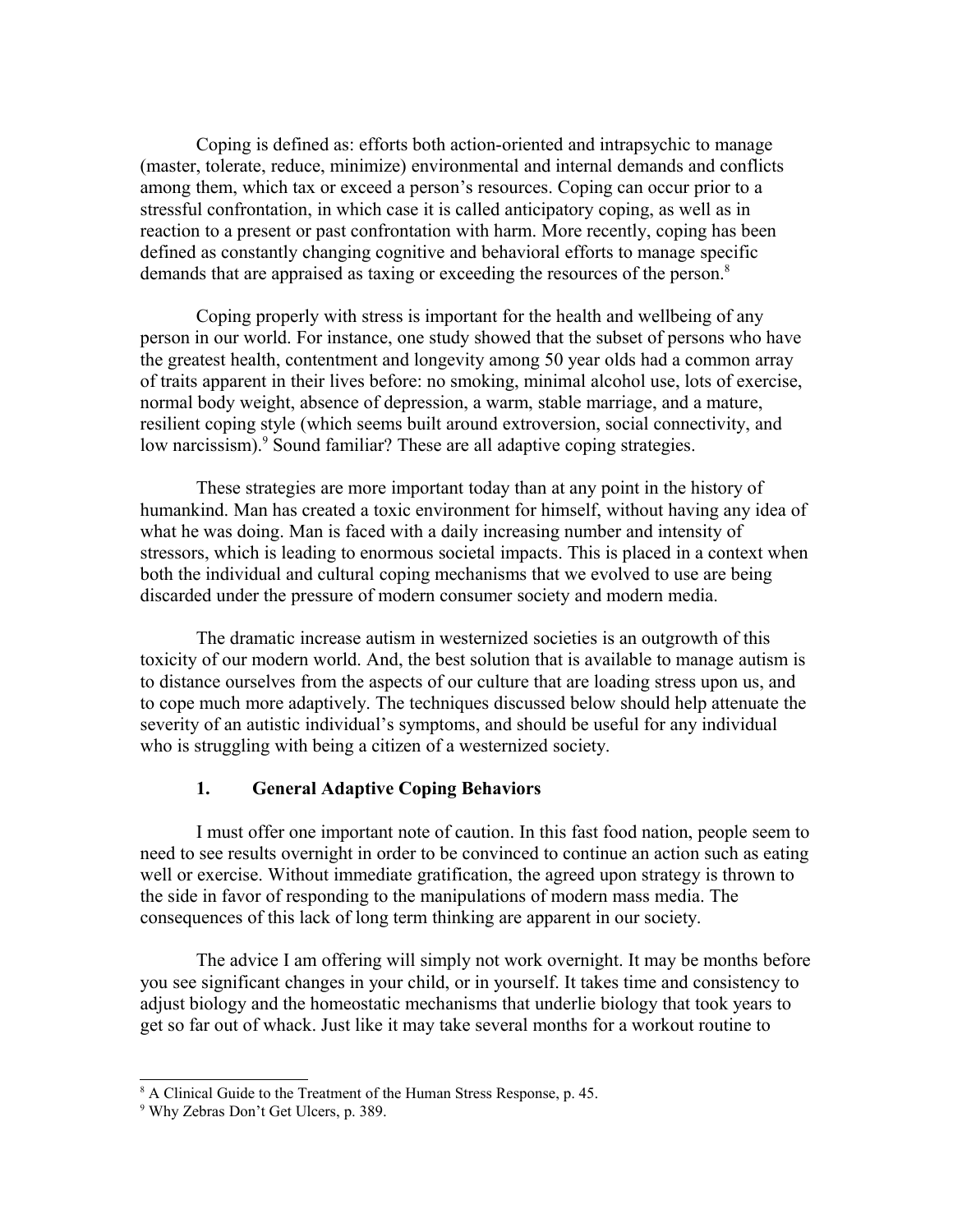manifest reductions in weight, a change of lifestyle will take time to show up in autistic behaviors.

## a Exercise

Exercise (or simple movement built into a day) was a crucial part of the human environment during human evolution. When we evolved, we walked on our feet, we hunted game or gathered berries, we brought water from the stream, built our homes by hand, and herded our flocks. All of this involved moving. The homeostatic balances that control human health were all set during a period when humans moved all of the time. Cars and elevators and electric can openers and all the other modern conveniences which reduce the use of our bodies.had not yet been invented. It is foolish to think that we humans can simply eliminate movement from our lives without consequence, when it was a crucial assumption present when we were evolving to be who we are. For humans to be healthy, for our homeostatic balance to remain set properly, we need to move, a lot.

### 1) *Exercise and the Stress Response*

Exercise is particularly important related to the human stress response. The stress response is about preparing your body for an explosive burst of energy consumption right now. In historic times, the stress response was most often triggered by the threat of a predator. Today, we lack predators for the most part, but we have found many situations, mostly psychological like a screaming boss or a violent movie, that induce the stress response. However, these typically don't result in intense physical exertion, the so-called fight or flight response, which was the normal response to a predator in pre-modern times. This means that the normal response to a stressor which helps the body recover from exposure to the stressor, intense movement, is lacking in westernized societies. And, the stressors that are perceived by the brain to be threats have only increased in frequency and intensity. This state of affairs is setting humans up for biological disaster, unless an active coping strategy can be invented to substitute. In many western countries, programmed exercise has become the modern human substitute from running like hell from a cheetah. Sports, jogging, aerobics, swimming and all the other forms of exercise we have developed are the primary coping strategy that keeps the wheels from coming off for individuals in our modern world. However, fewer and fewer people are taking advantage of this path to neural salvation, allowing themselves to be distracted from their responsibility to protect themselves from the toxicity of our modern world.

Exercise makes the body more resilient in the face of stress. It bleeds off dangerous stress chemicals and hormones. It keeps the body from becoming fat, and fat in excess is very detrimental to the human body, particularly because the adipose tissue highly present in abdominal fat causes a constant, low grade inflammatory response to exist. Exercise improves cardiovascular tone and function. It improves mental clarity and cognition. It reduces the sympathetic activation that occurs during the human stress response. It imposes a balance on cortisol levels. And, it performs many other vital functions that the body needs. Without exercise and movement, humans start a long path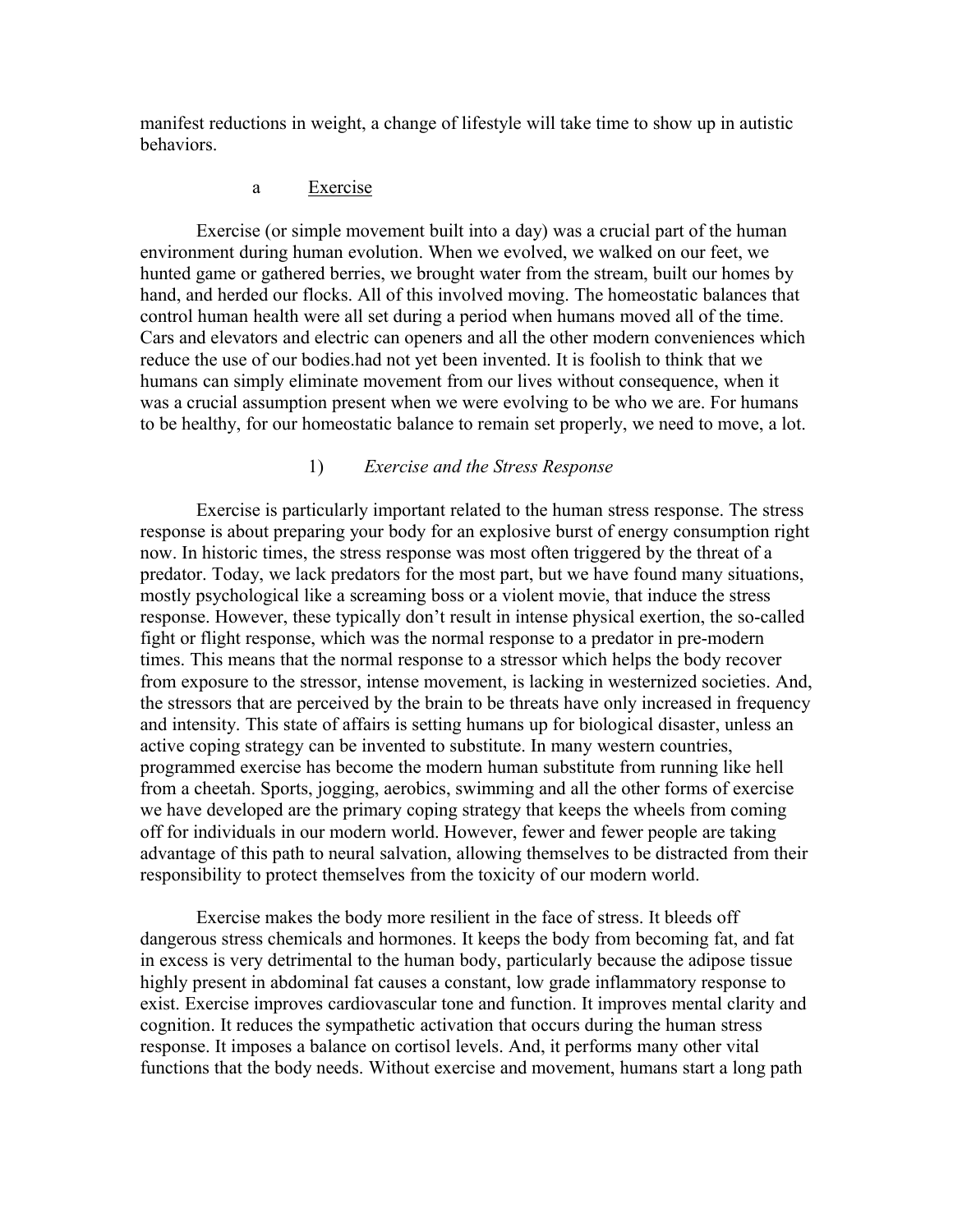towards decline and disease.[10](#page-10-0) It is a variant of a pattern present in many animals. For instance, with horses, if they cannot move during a time of stress, they quickly keel over and die. They have to move in order to stay alive. This relationship is not quite a direct and quick in humans, but we, like horses, tend to die early if we do not exercise, and we don't function very well when we are alive.

#### 2) *Exercise and Health*

A recent study involved numerous people at risk for Type II diabetes. Participants were put on an intensive lifestyle intervention that involved following a low fat diet and walking half an hour five times per week. The results were nothing short of astonishing. Participants in the study reduced their risk of diabetes by 58 percent, whereas participants in another group who took the medication metformin reduced their risk by 31 percent.

People who exercise regularly are less likely to get sick after stressful situations than people who don't exercise. Doctors know exposure to mental or physical stress can increase susceptibility to and severity of disease. In one study, rats that began running on a wheel for four weeks prior to exposure to stress were protected against the suppressive effect of stress exposure on immune response. But rats that either began running on the day of stress or that remained sedentary suffered the negative effects of stress exposure.<sup>[11](#page-10-1)</sup>

New research is showing that exercise beneficially affects your genes, helps reverse the aging process at a cellular level, gives you more energy, makes you smarter, and may even help you grow so many new brain cells (a process called neurogenesis) that your brain actually gets bigger. A study published last year by researchers at the University of Illinois reported that just walking for three hours per week for only three months caused so many new neurons to grow that it actually increased the size of people's brains.

Regular, moderate exercise also reduces inflammation throughout your body, including in your brain, and reduces the incidence of tiny strokes that can impair your ability to think clearly. Exercise also helps boost your sense of well-being. Levels of beneficial neurotransmitters such as dopamine, serotonin and norepinephrine are higher in those who exercise - the same ones elevated by many antidepressants. These, in turn, may help reduce depression, elevate mood and help you focus better.

In fact, exercise makes you more intelligent. Older adults who exercise regularly have better memory, are better at going from one mental task to another, and can focus and concentrate better than those who are sedentary. In other words, exercise makes older people more intelligent. Exercise makes younger people smarter too. Kids who exercise have fewer problems with attention-deficit disorder and learn faster. Studies have shown that physical education in schools improves academic performance as well as physical fitness. For example, a study by the California Department of Education of 322,000

<span id="page-10-0"></span><sup>10</sup> Why Zebras Don't Get Ulcers, p. 255.

<span id="page-10-1"></span><sup>11</sup> http://www.sciencedaily.com/releases/1998/11/981112075727.htm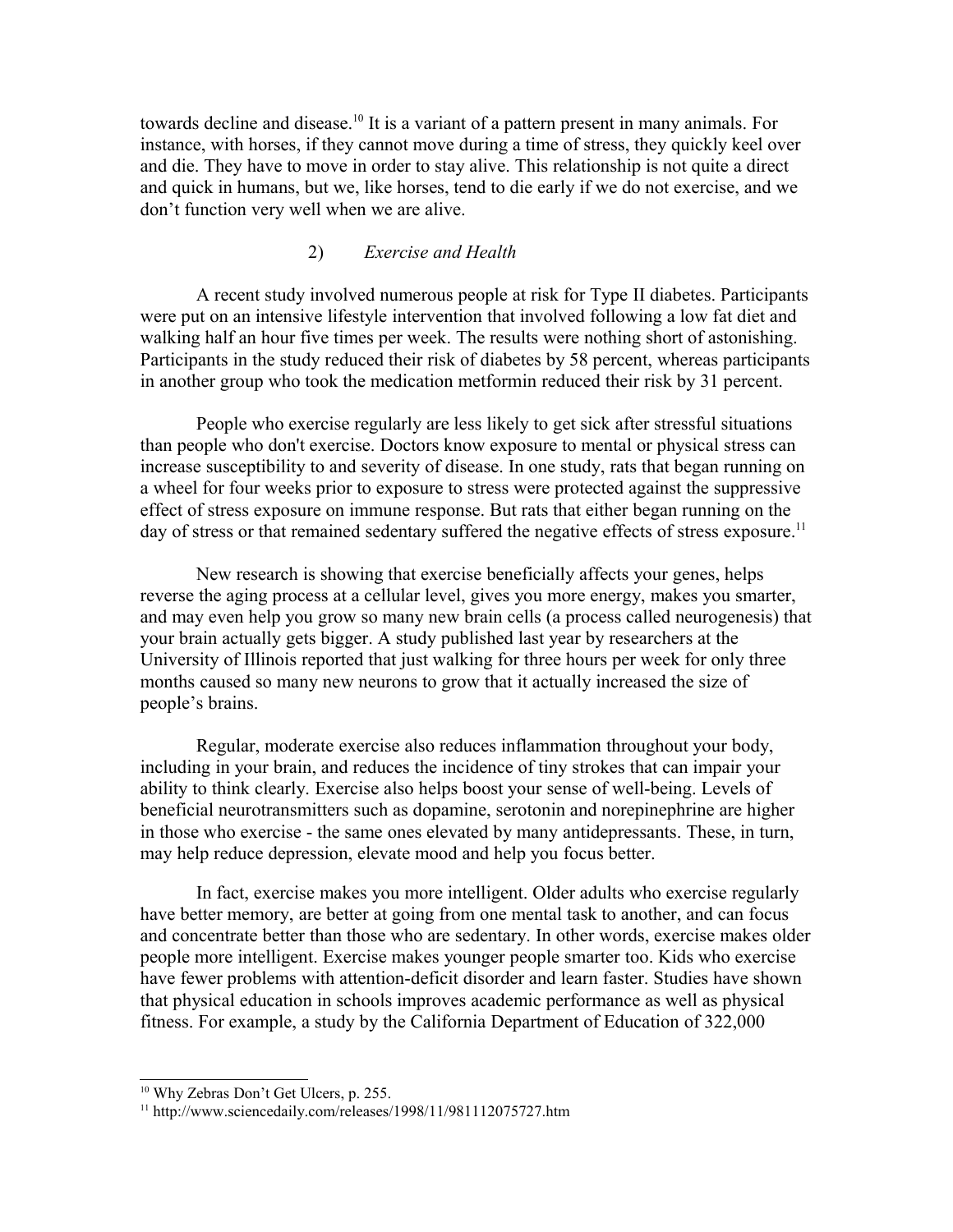seventh-grade students found that the most fit scored in the 66th percentile on their SATs, whereas the least fit scored in the 28th percentile.<sup>[12](#page-11-0)</sup>

## 3) *Exercise and Autism*

Probably the most important coping strategy that any autistic child can use to deal with stress is exercise, activity and movement. Research has shown that vigorous aerobic exercise reduced maladaptive and stereotypic behavior in autistic children.<sup>[13](#page-11-1)</sup> Many autistic parents report that their autistic child is much more communicative and calm when they are taking a walk together. This makes all of the sense in the world. The movement is reducing the negative effects of stress response activation, allowing for their brains to operate more effectively and normal motivation programs of desiring to interact to take over from their normal overwhelming desire to withdraw. Personally, I know intimately the benefits of exercise on my mood and thinking. The most effective thinking I ever do is on my bike, riding a familiar route, when I can just let my brain go on sorting through a problem. With my legs churning away, bleeding off my daily stress, the effectiveness of my brain in dramatically enhanced, almost certainly because neural excitation is normalized into an optimal range.

Children with ADHD know the benefits of exercise and movement instinctually; they are not sufficiently troubled to have lost this hard wired coping strategy. They are often described as 'driven by a motor', which is how they look as they use constant movement as a way of bleeding off stress. Autistic children need to be encouraged to move in ways other than rocking and flapping. They need to walk, run, crawl, roll, jump, spin circles and do all the other movements that normal children do. Talking and singing are also type of exercise that probably can also help. Chewing is also potentially helpful. Heavy work to the jaw from chomping and biting is energizing.<sup>[14](#page-11-2)</sup>

## b. Adequate Sleep

Sleeping is an incredibly important component in the average person's efforts to manage stress. During times of heavy stress, the need for sleeps rises. When you are sick, you need to sleep more than you do when well. Children whose bodies are growing and changing are under stress associated with growing up. They need more sleep than the average adult. When you don't get enough sleep, your performance lags, you become more irritable, and your ability to concentrate diminishes. These are all signs of someone who is under stress, because they are not sleeping enough to restore proper balance.

The average amount of sleep an American gets has dropped from 9 hours to 7 hours in the last 100 years. What is happening in our society is that sleeping is being replaced by other activities. Many are simply more profitable for companies, such as playing video games or watching TV. Others are outgrowths of the increasing competitiveness of society which creates high levels of psychosocial stress and pressure,

<span id="page-11-0"></span><sup>12</sup> http://www.msnbc.msn.com/id/20746682/site/newsweek/page/3/

<span id="page-11-1"></span><sup>&</sup>lt;sup>13</sup> My Experiences with Visual Thinking, p. 3.

<span id="page-11-2"></span><sup>&</sup>lt;sup>14</sup> Too Loud, Too Bright, Too Fast, Too Tight, p. 251.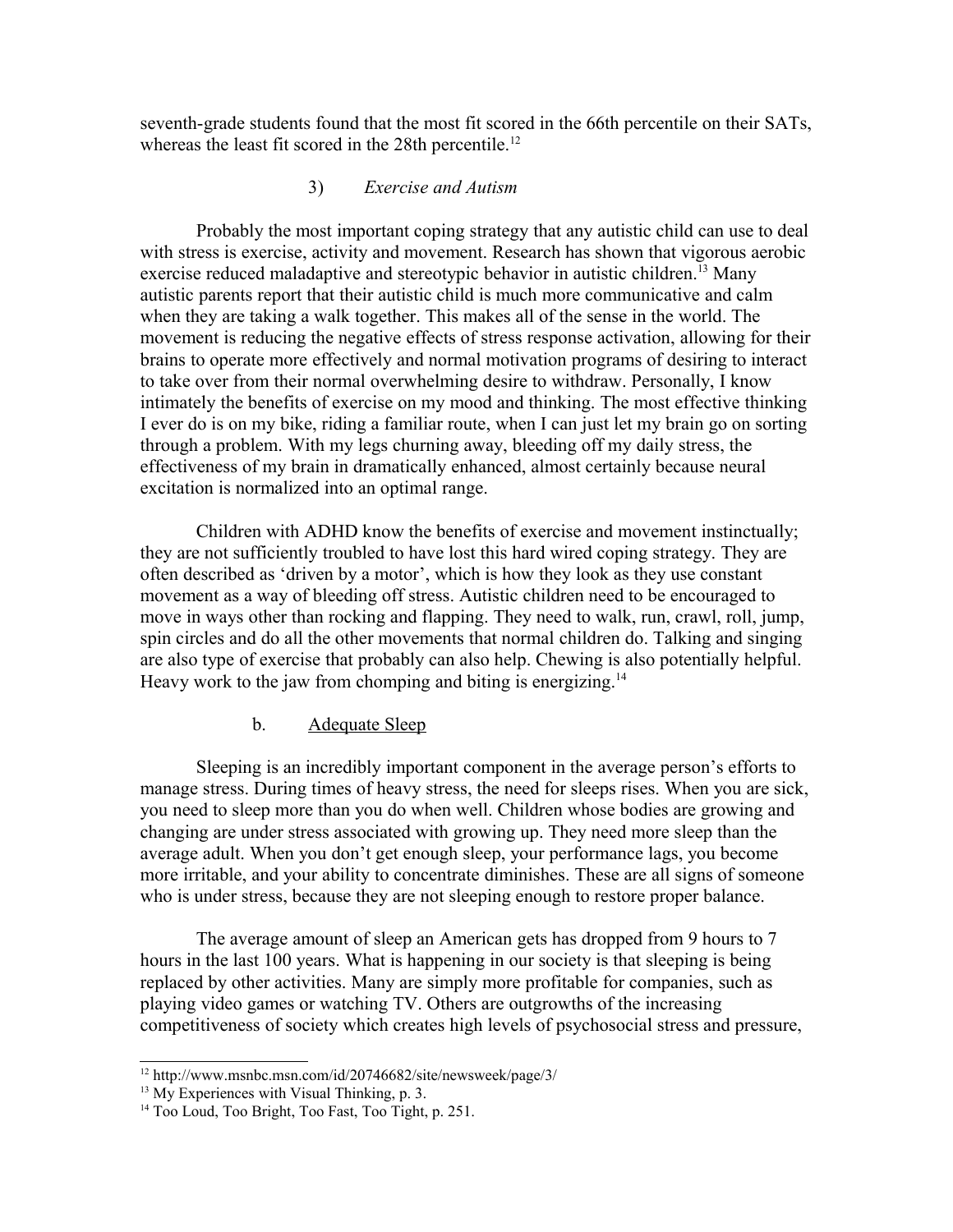such as staying up late studying. We are not accounting for the quality of the time we are awake. Instead, we have focused on the amount of time we are awake. This is having disastrous consequences. As one author has put it

Over the last hundred years, we have intruded upon a delicate and finely regulated process perfected by several hundred million years of evolution.<sup>[15](#page-12-0)</sup>

One study showed that in subjects who get only four hours of sleep per night for several nights, the activity of the sympathetic nervous system (system active during stress response activation) is increased and the vagal nerve tone (nerve that controls much of the activity that occurs during relaxation) goes down. In addition, evening cortisol (a main stress response hormone) levels and evening blood glucose (the fuel for movement liberated from cells during stress) levels are elevated in the sleep deprived – all of which lead to homeostatic load. When the subjects are allowed to get 10 to 12 hours of sleep a night, the signs of homeostatic load disappear.

Sleep is needed not just directly to reduce the effects of stress, but also indirectly to manage stress. Sleep is crucial for proper brain function, and good brain function is necessary for the homeostatic balances of the body to function properly. If they function improperly, resiliency is lost. Exactly what sleep does for us is in debate; but all researchers believe it is crucial to brain functions.

#### c. Proper Nutrition

One of most important ways of maintaining homeostatic balance in the body is through proper nutrition. The homeostatic balances that ensure good health cannot be maintained appropriately without appropriate nutrition, including a proper ratio of energy in the form of carbohydrates, fats and proteins, adequate levels of vitamins and minerals that are crucial for the function of many systems, adequate levels of fiber and other substances that slow down the digestion of more simple foods, and a proper balance between the types of fatty acids that your body needs. Without a good balance, the body starts to break down, and its resilience in the face of stressors is seriously degraded.

 The challenge of good nutrition has gotten exponentially more difficult in the modern world. A significant portion of the food we eat today is essentially toxic to us, causing many problems for humans including the skyrocketing rates of childhood onset type II diabetes that was unheard of 50 years ago. However, these foods are so prolific that even the most determined adult has trouble staying clear of these foods. The pervasive preservatives, trans fats, chemical flavor enhancers, and other chemical added to food for various purposes are bad enough. But, their effects are dramatically worsened by a digestive villain: the highly processed carbohydrates that make up a greater and greater proportion of daily caloric intake for the average person. Soda, french fries, candy, white bread, white pasta, white rice, candy, sugary fruit drinks, potato chips and all the other convenience foods of modern life that are lacking in anything of than empty

<span id="page-12-0"></span><sup>&</sup>lt;sup>15</sup> Good Sleep, Good Learning, Good Life, p. 2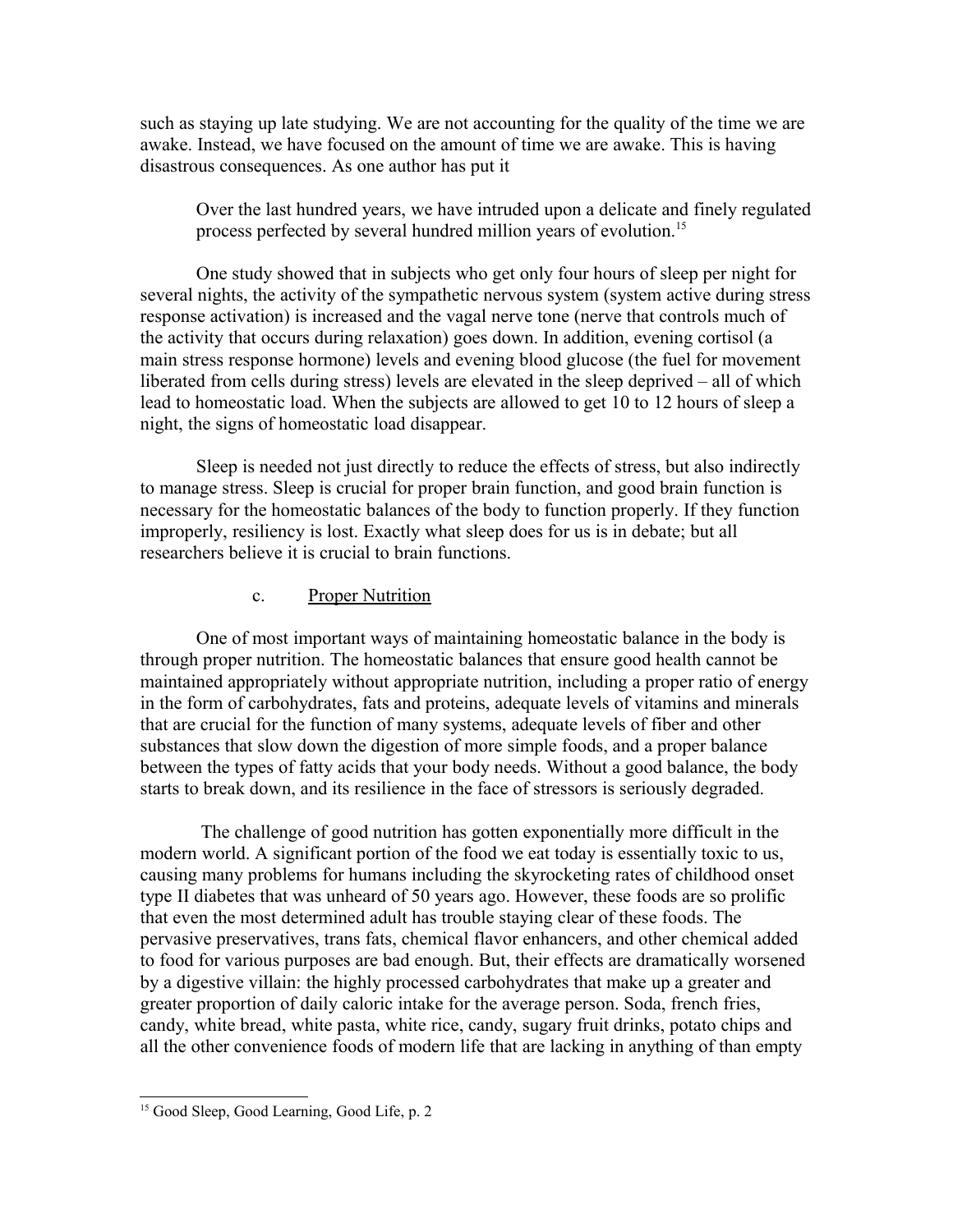calories are loading our bodies down with stress as our bodies process foods that they are ill prepared for.

This topic is too complicated to delve into in great detail here. However, it is often a great challenge in the lives of autistic children, not just because of their presence in a society in which the average diet has deteriorated to such extents, but because their diets are often even more limited because of mouth feel and texture issues they have. Recommendations of dietary changes and supplements are included in Matt's Daily Health Guide, which is downloadable from the Coping with Autism section of Matt's website. I strongly recommend you read it and consider is recommendations. I am also going to be putting together a paper describing professional interventions that have proved effective in treatment of autistic children. It will include a discussion of drugs and supplements that have shown some benefit to autistic children. It will also be on the Coping with Autism page.

#### d. Calmness – Triggering the Relaxation Response

Calmness is a very important aspect of human life. In pre-modern times, calmness was a skill that was practiced by humans to counterbalance the excitement and stresses of their day. Calmness could be induced by many activities, from watching the stars, to doing pottery, to shared grooming, to dancing around the campfire. Calmness was also not much of an option – it was built into the fabric of the day. After dark, the tribe needed to be banded together for mutual defense. Also, there wasn't much in the way of stimulating activities that can be done in the dark.

Calmness is not just a state of mind, but also a biological response to certain environment. It has its own very specific characteristics, which are very different than those characteristics of a body under stress. The name for this is the Relaxation Response.

#### 1) *A Brief Technical Discussion of the Relaxation Response*

This section ties well into my theory on autism. It argues that the relaxation response is a physiological mechanism to reduce neural excitation. Training in the relaxation response can cause a dampening of neural excitation in the limbic system, the area I argue in my theory is particularly abnormal. And, since relaxation has become scarce in America and other westernized societies, the continual failure of humans to trigger the relaxation response is a potential mechanism for the development of excessive neural excitation in the nervous system, which is what I argue is at the core of autism.

The physiology of the relaxation response is fundamentally a physiology of lowered arousal and much of its therapeutic effect derives from this quality. According to Gellhorn, relaxation is a result of a loss in excitatory tone of the hypothalamus and a diminution of hypothalamic-cortical discharges. In agreement with Gellhorn, Taylor has suggested that relaxation involves a decrease in the arousability of the central nervous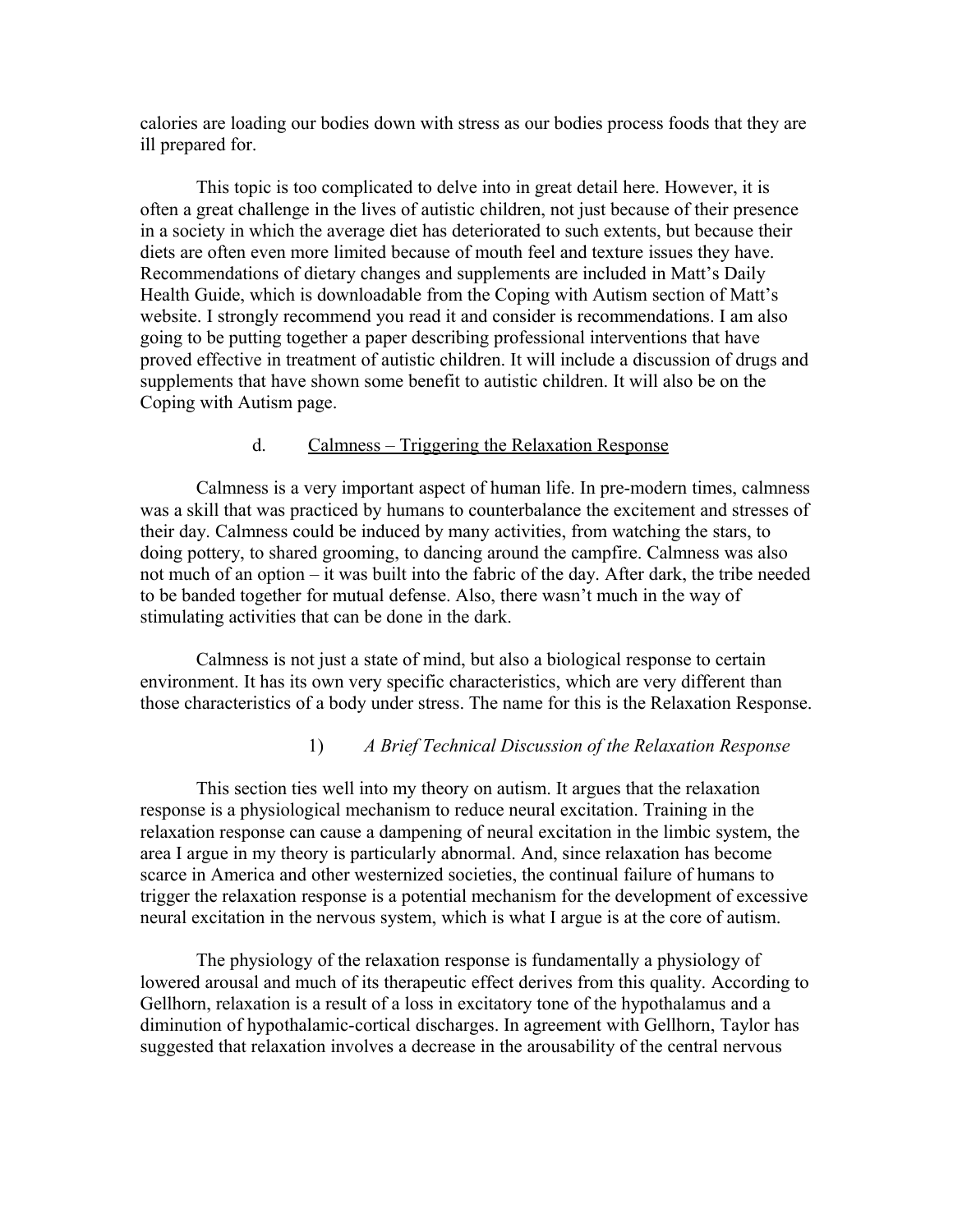system. A more current reinterpretation might be that the relaxation response represents a neurological desensitization of the limbic system and / or is sympathetic efferents.<sup>[16](#page-14-0)</sup>

Behavioral studies support the notion that the relaxation response is capable of dampening a form of adrenal gland responsivity. In one study, Allen used a specific sound to trigger what was assumed to be posterior hypothalamically mediated arousal in 653 subjects. He found that after training in the relaxation response for a period of approximately 10 weeks, subjects demonstrated a dampened physiological responsivity to the auditory stressor. This study is similar to numerous ones which have shown improved capacity to relax dampens responsivity to external stressors.[17](#page-14-1)

Many researchers agree that cognitive distortion, rumination, and overall cognitive excitation can give rise to states of neural excitation and generalized neural and physical arousal. Similarly, evidence shows that a reduction in cognitive arousal via the relaxation response contributes to a reduction in excitatory tone and a neurological desensitization effect as well as a reduction in abnormal and troubling psychological states. In reviewing the literature, one is struck by the recurrent theme of an increase in self-efficacy derived from consistent practice of the relaxation response, as well as the sense of control engendered by the physiological self regulatory skills developed.<sup>[18](#page-14-2)</sup>

What all this means is that the ability to trigger the body's ability to relax reduces level of neurological arousal in the human nervous system. This reduces the transmission of sensory signals from the peripheral nervous system to the brain, which reduces the impacts of external stressors on neural function. This is a particularly important skill for people on the spectrum, because their nervous systems are wired to be overaroused and to transmit too much information.

2) *Ways to Trigger the Relaxation Response*

There are various ways to trigger the relaxation response.

a) Space

One of the problems of modern life is that everyone just has less space. And by space, I don't mean physical space. I mean mental space. Everyone needs some time to relax. Everyone needs to be bored on occasion. Everyone needs to have extra capacity to draw on, which you don't have if every moment is filled with some activity or another than was planned previously. If you don't have space, after a while, you start to feel out of control, because even though you may have chosen previously to order your life in a way where you are constantly busy, you may not have understood the consequences of your choices and the demands that would be placed on you.

<span id="page-14-0"></span><sup>&</sup>lt;sup>16</sup> A Clinical Guide to the Treatment of the Human Stress Response, p. 191.

<span id="page-14-1"></span><sup>&</sup>lt;sup>17</sup> A Clinical Guide to the Treatment of the Human Stress Response, p. 192.

<span id="page-14-2"></span><sup>&</sup>lt;sup>18</sup> A Clinical Guide to the Treatment of the Human Stress Response, p. 192.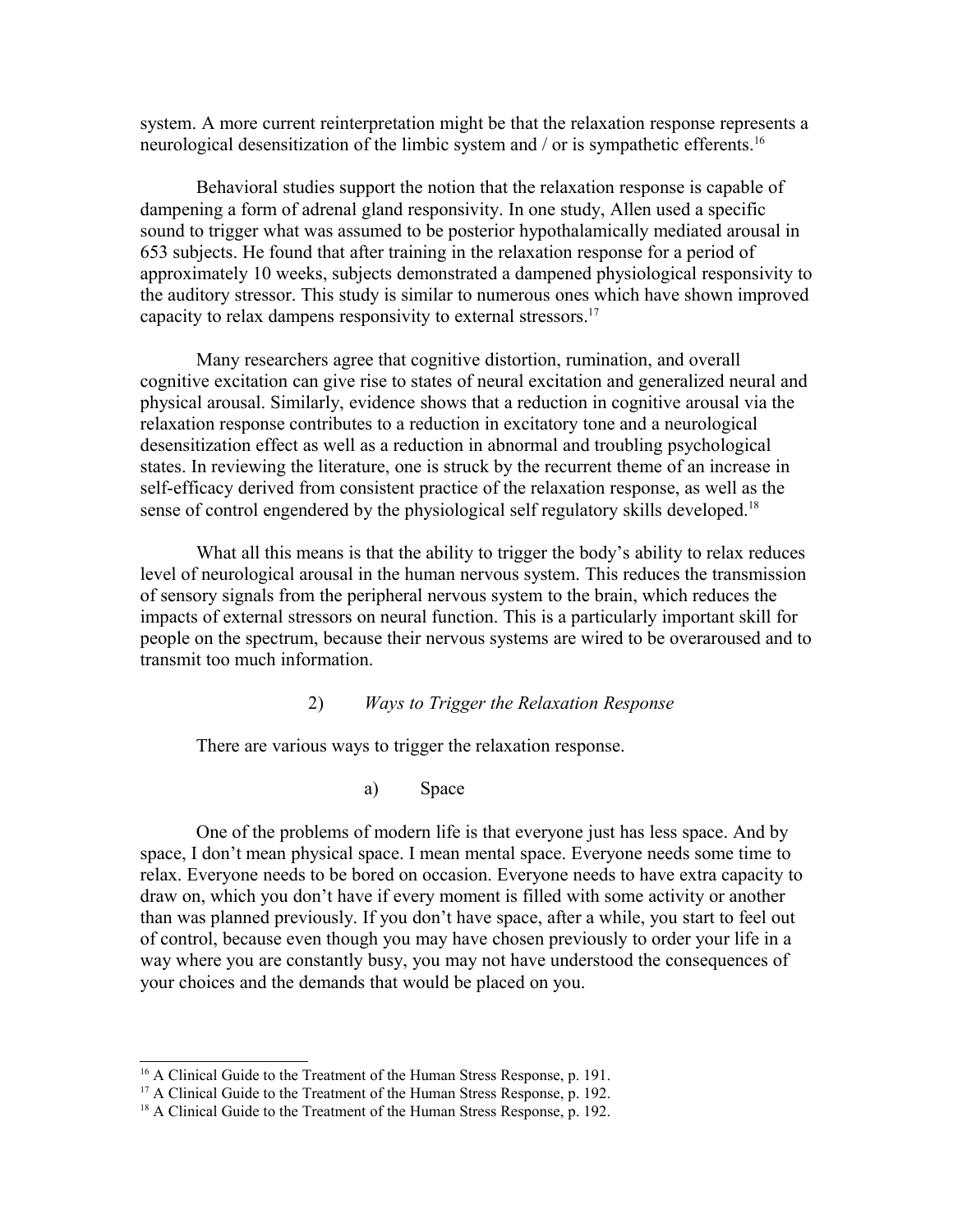Modern life has resulted in everyone seeming to program their lives to have less space. Some of this relates to the amount of time we spend in cars getting from one place to the other. Some of this relates to the activities that are available to us that may not have been there in the past that we are constantly encouraged to partake in. Some of it relates to the mass media convincing us that we need to do certain things and possess certain sutff in order to be good people. Some of it also relates to a cultural shift in America towards competitiveness.

Whatever the cause, this evaporation of space is being transmitted to our children. Their lives are often programmed as tightly as ours. They rush around from place to place with us. They feel the pressure to perform and to conform. They feel our pressure and frustration that we don't have any space. Their stress levels elevate with ours. They need more space. They need time to just play and relax and read. They need to be bored on occasion. To help our children regain some space, we need to start with ourselves. As a country, we need to slow down and chill out. This does not mean watch more TV or play more video games or chatting on the internet.

#### b) Meditation, Relaxation, Massage, and Breathing

Meditation and progressive relaxation techniques have been shown to be excellent are restoring homeostatic balance. Meditation, relaxation and martial arts have all been shown to lower blood pressure, an indicator of stress. Massage works in many people to greatly relieve stress. In a study of nurses, researchers found that 60 per cent of the staff - 54 per cent in summer and 65 per cent in winter - suffered from moderate to extreme anxiety. But this fell to just eight per cent, regardless of the season, once staff had received 15-minute aromatherapy massages while listening to relaxing new-age music.<sup>[19](#page-15-0)</sup>

These techniques can be very valuable with autistic children. While it may be difficult to get an autistic 5 year old to meditate, it may be possible working with a professional to help a child learn to relax, using progressive relaxation techniques. Also, an autistic child may benefit from a short massage by a massage therapist who understands the tactile abnormalities of defensive children.

Deep breathing exercises can be learned by anyone, including small children, and very quickly result in the activation of the relaxation response. Belly breathing in particular is effective at inducing relaxation. Belly breathing involves actively pushing out the belly when a breath is being taken, forcing the air coming in from mouth down to

<span id="page-15-0"></span><sup>&</sup>lt;sup>19</sup> In an experiment with monks, as soon as they began meditating, one kind of brain wave grew exceptionally strong: gamma waves. These waves are a signature of neuronal activity that knits together far flung circuits (integration) – consciousness in a sense. Gamma waves appear when the brain brings together different features of an object, such as look, feel, sound and other attributes that lead the brain to its aha moment of yup, that's an armadillo. Some of the novices showed a slight but significant increase in the gamma signal. But, at the moment the monks switched on compassion meditation, the gamma signal began rising and kept rising. Also, when the monks stopped meditating, the gamma signal did not die down. Their brains were different than the novices, marked by waves associated with perception, problem solving, and consciousness. Moreover, the more hours of meditation training a monk had, the stronger and more enduring the gamma signal. How thinking can change the brain, p. 4.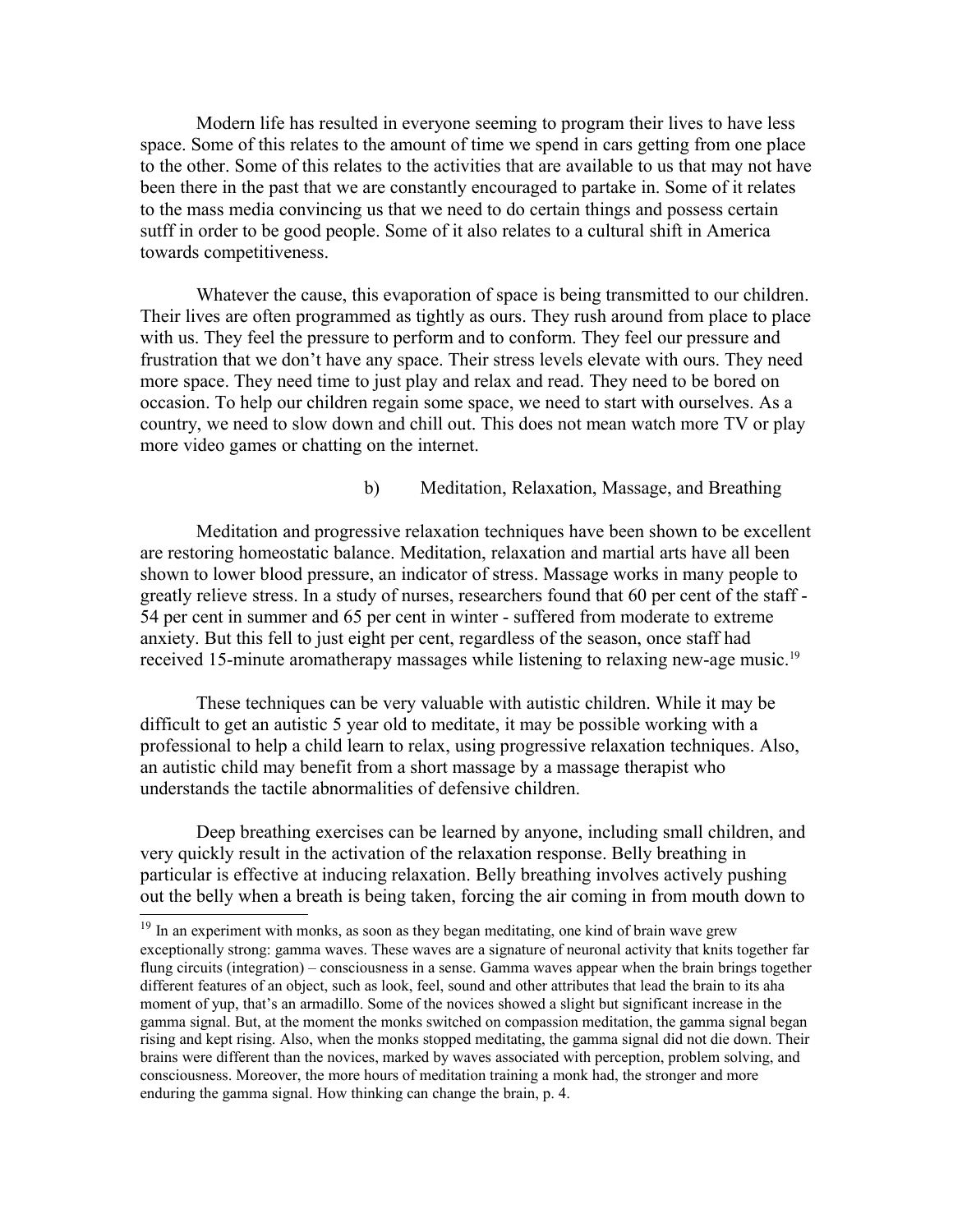the bottom of the lungs. This is extremely deep breathing, and this type of breathing is particularly relaxing.

### c) Acupuncture

Science does not understand how acupuncture works. For a therapy to be scientific, three standards must be satisfied. It must be effective. The effectiveness must be repeatable. And the mechanism by which the therapy works need be understood. Acupuncture fails this last test, and is therefore not scientifically sanctioned. However, it is proven over and over at being effective to relieve stress.

I believe it works through downregulation of neural excitation, which then reduces stress responsiveness. I think the reason science doesn't understand acupuncture is because science doesn't understand neural excitation – this is the same reason science doesn't understand autism.

Regardless of whether I am right, acupuncture has been shown to be very effective in helping some autistic children. Starting acupuncture treatment may be challenging depending on the child. Tactile defensiveness may prove too much to overcome. Getting the child to stay still long enough to make the treatment work may also be difficult. You know your child and whether such a thing could be tolerated. But, the benefits are likely to be great if you can overcome the logistics. Also, even if you can't get your child to do acupuncture, try it yourself. You likely could use some mitigation of stress yourself.

## d) Use of Fantasy / Daydreaming

Reading for pleasure is an activity that many people engage in as a technique to manage stress. It provides an escape from the stresses of one's daily life, an ability to mentally engage in another world without the full load of stressors. Fantasy books in particular provide an escape that helps those with overly active stress responses normalize their nervous system. I strongly believe that those who enjoy games like dungeons and dragons, and those who like shows like Star Trek, tend to be people whose stress responses are overly active, such that the fantasy associated with the subject matter helps reduce stress response activation.

Daydreaming is another important element of stress response mediation. Recent research has indicated that daydreaming seems to be the default setting of the human mind and certain brain regions are devoted to it. I have a suspicion that daydreaming is an important component of human mental function. Sometimes, we just need to let our minds wander. Constantly staying on task is stressful to our minds. And, I suspect our modern world of going to place to place, and task to task, constantly thinking ahead and planning prevents adequate levels of just letting the mind wander.

e) Reduction of Muscle Tension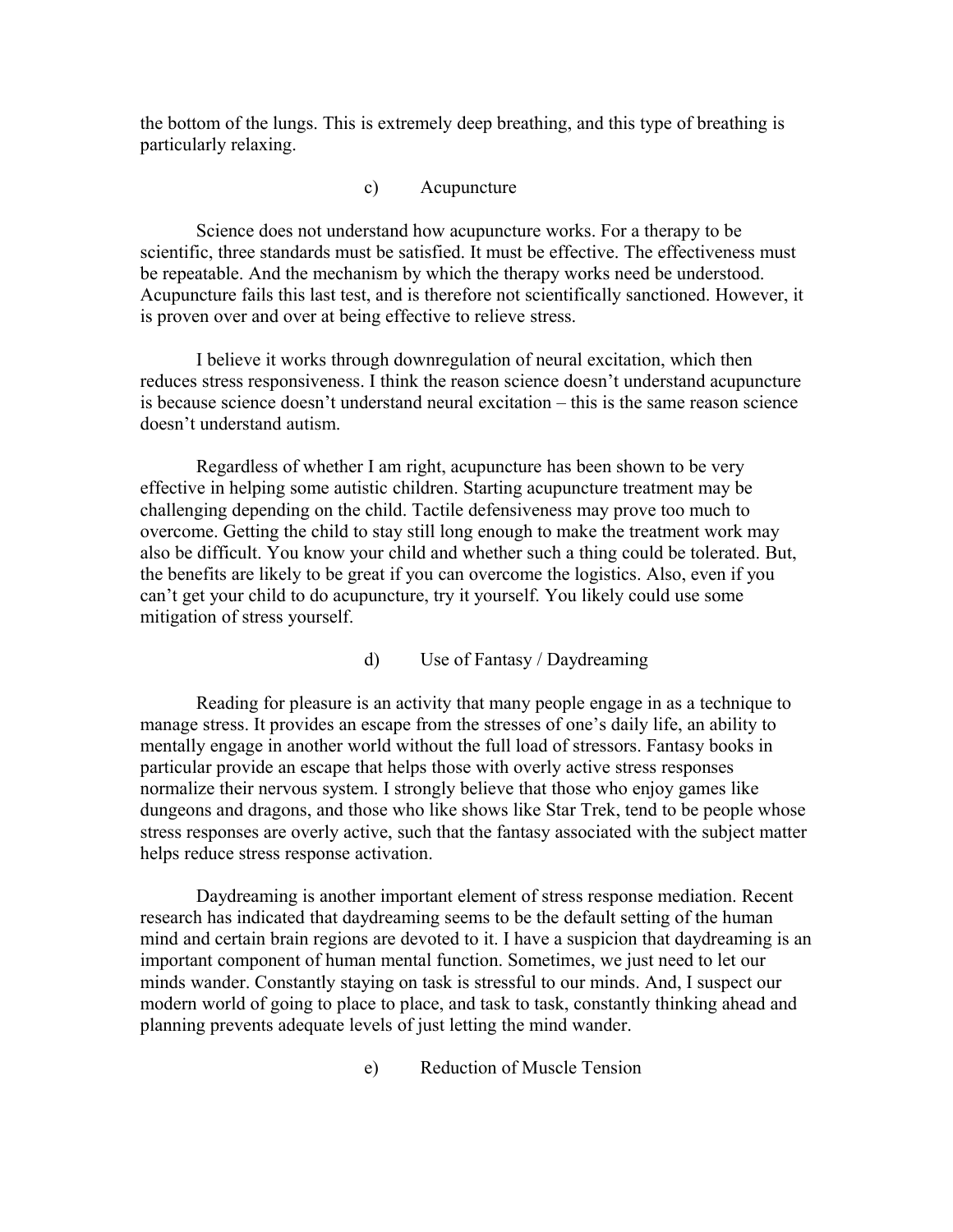It has long been known that muscle tension can lead to stress and anxiety – thus, if you can learn to reduce excessive muscle tension, you will reduce excessive stress and anxiety.<sup>[20](#page-17-0)</sup>

#### e. Strong Interpersonal Relationships

People evolved to need people. It was a protective adaptation that caused groups to want to adhere, since we are safer when in groups. When we don't get contact with other people, we fall apart. Children in Romanian and Chinese orphanages who are deprived of human contact, exercise and other essentials of life develop autistic behaviors and ultimately die in their first decade. Autistic individuals who cope through withdrawal likely suffer some of the same effects of lost human interaction, including stress response elevation and depressed levels of crucial neurotransmitters like serotonin. Authentic relationships and good social support are key buffers to stress.<sup>[21](#page-17-1)</sup>

#### 1) *Animal Models*

This need for contact is apparent in animals as well. Do nothing more dramatic than pick a rat up and handle it fifteen minutes a day for the first few weeks of its life, put it back in its case with the unhandled controls, come back two years later… and the handled rat is spared the entire feed forward cascade of hippocampal damage, memory less, and elevated cortisol levels that unhandled rats experience.<sup>[22](#page-17-2)</sup>

#### 2) *Maternal Nurture of Infants*

Rat mothers who spend more time licking and grooming their pups in those critical first few weeks induce the same handling phenomenon.<sup>[23](#page-17-3)</sup> Rats develop starkly different personalities depending upon how they are reared. Specifically, if Mom is attentive and regularly licks and grooms them, they become well adjusted little rodents, mellow and curious and non neurotic. If mom is neglectful, her pups grow up to be timid, jumpy and stressed out.<sup>[24](#page-17-4)</sup>

#### 3) *What This Means for Autism*

The break down of community that results from international business, suburbanization, the dominance of the car in our lives, easy divorce, and many other factors of modern society is generally playing a role in elevating stress levels in our lives. This stress is transmitted through the mother to the child, increasing the likelihood of development of many varied conditions, likely including autism. We just don't get enough quality time with people these days.

<span id="page-17-0"></span><sup>&</sup>lt;sup>20</sup> A Clinical Guide to the Treatment of the Human Stress Response, p. 376.

<span id="page-17-1"></span> $21$  Stress and Coping in Autism, p. 60.

<span id="page-17-2"></span><sup>&</sup>lt;sup>22</sup> Why Zebras Don't Get Ulcers, p. 388.

<span id="page-17-3"></span><sup>23</sup> Why Zebras Don't Get Ulcers, p. 388.

<span id="page-17-4"></span> $24$  Newsweek, July 2, 2007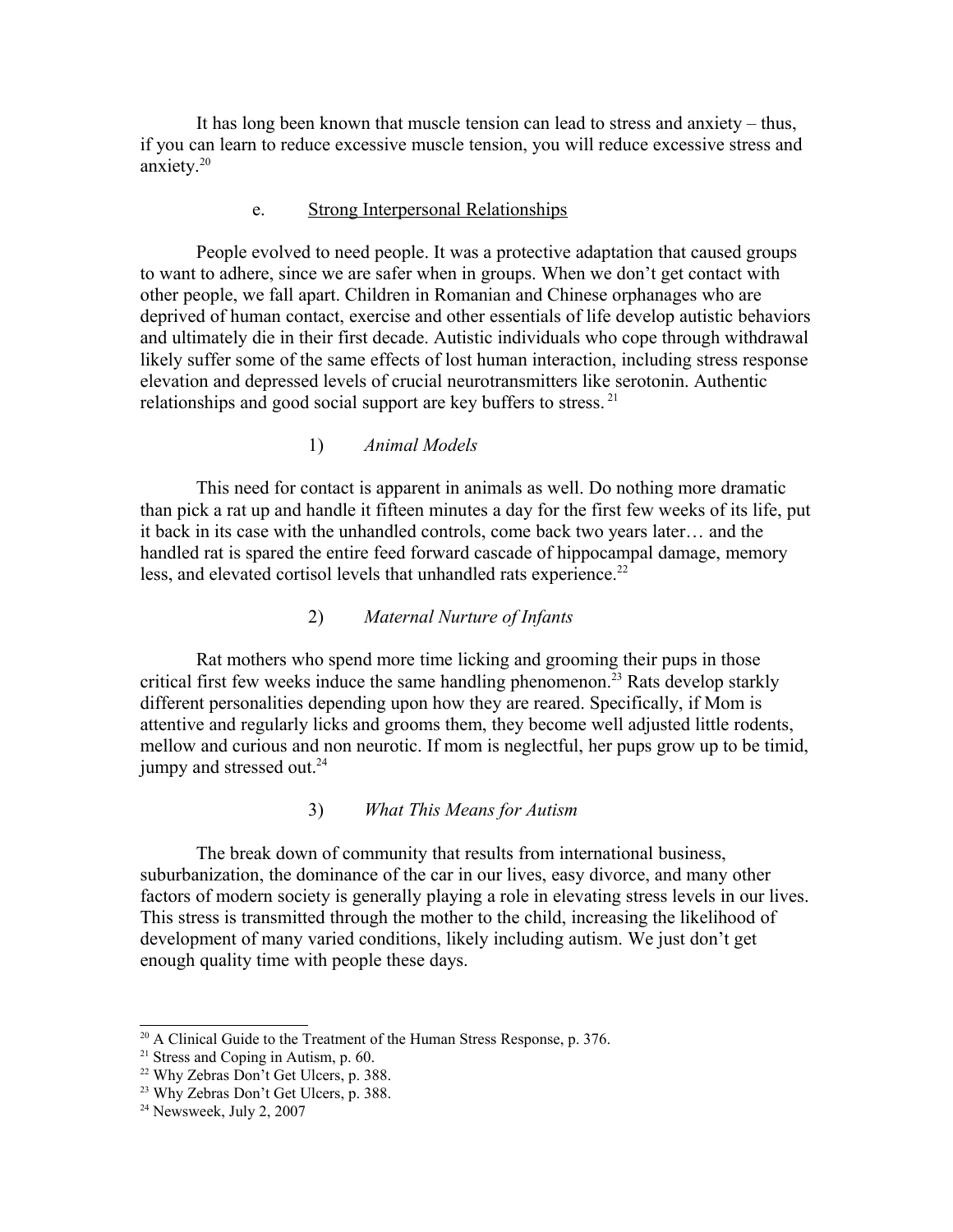And, intensive parental nurture is a crucial component of decreasing the severity of autism over time. As the autistic child ages, the family needs to be very attentive to making sure the child gets as much quality interaction with others as is possible. For the autistic individual, withdrawal into his own world feels good in the moment, but ultimately is a maladaptive strategy that foods forward into even greater levels of dysfunction.

## f. Education Alternatives

Students with autism spectrum disorders tend to remain calmer and more focused in simpler, low-demand environments, given their propensity to react negatively to high stimulation and their vulnerability to distractions – both of which abound in the inclusive classroom setting. These students also tend to have difficulty with the information processing demands and pace of mainstream environments, many of which contain too much auditory input and precious few visual supports.<sup>[25](#page-18-0)</sup> I suspect that a Montessori type of learning environment would be a preferred situation for children with autism.

It has been demonstrated that children with learning and behavioral disorders do better in learning environments in which the primary lighting source is not fluorescent. Natural light is particularly beneficial to academic achievement and reduction of symptoms.

#### g*.* Dirt

When humans evolved, they did so in close proximity to nature. Homeostatic set points in their bodies reached normal levels based upon the interaction between anatomy and environment. When you change the environment in which humans live drastically, those set points start to vary from normal, and chronic disease may result. One of the components of nature that we were immersed in through our evolutionary history was dirt, and in particular soil. We sat in it. It coated many of our foods. We slept next to it. It got on our hands and feet, and into our mouths. It was our companion.

Today, we have very little interaction with soil, or even dirt. Many of us have been convinced that dirt is a terrible thing. We now wash our hands regularly, even compulsively. We have been convinced by corporate marketers to buy product after product to protect us from these threats in dirt. We think of bacteria as horrible invaders. We avoid touching each other for fear of spreading bacteria. Hand shakes have been replaced with elbow bumps. This thinking permeates our culture. And, it does nothing to take into account the beneficial role of soil and bacteria in human health. Some scientists, however, are starting to investigate this.

In one study, human cancer patients being treated with the bacteria Mycobacterium vaccae which is omnipresent in soil unexpectedly reported increases in their quality of life. Following up on these results, a team looked closely at the brains of mice treated with this bacteria. They found that treatment with M. vaccae activated a

<span id="page-18-0"></span><sup>25</sup> Stress and Coping in Autism, p. 318.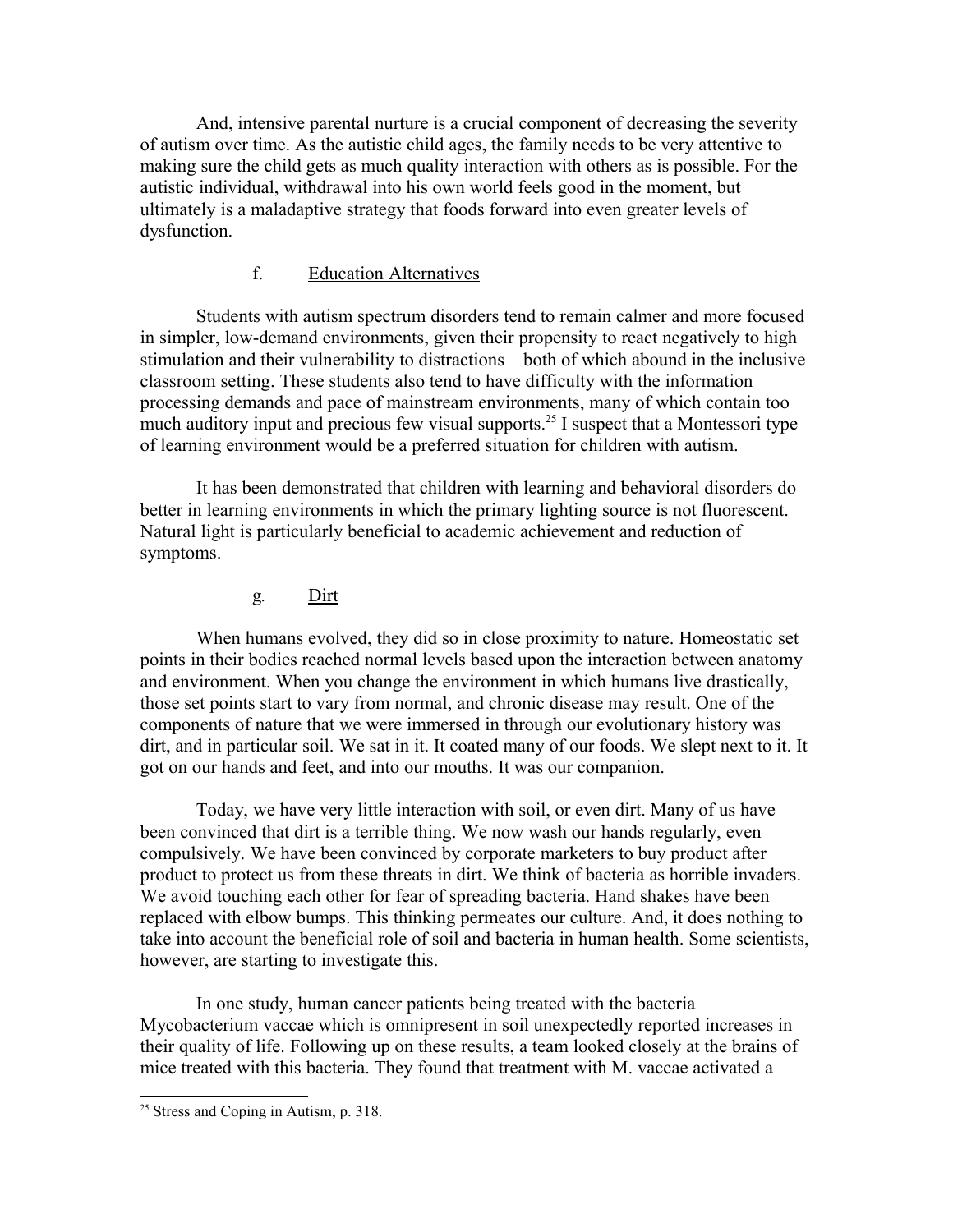group of neurons that produce the brain chemical serotonin. The lack of serotonin in the brain is thought to contribute to depression in people; thus M. vaccae's effects on the behavior of mice may be due to increasing the release of serotonin in parts of the brain that regulate mood. [26](#page-19-0) In another study, treatment of mice with a 'friendly' bacteria normally found in the soil altered their behavior in a way similar to that produced by antidepressant drugs.

What does this mean for an autistic child? Don't be afraid of taking them outside; in fact, do so all the time. If they get dirty, great. They may be getting a dose of bacteria that they need. I am telling you to make them eat dirt, but this reinforces the concept that they should spend a lot of time outside playing on the ground.

### h. Positive Cognitive Appraisal

Predictability and personal control over stressors are acknowledged as key buffers to stress. Similarly, having positive affect (i.e. feeling happiness, relief, hope, pride) may facilitate one's coping with severe and prolonged stress and, in turn, one's resilience and the quality of one's general pattern of adaptation.<sup>[27](#page-19-1)</sup>

Increasing a person's skills and abilities is another long term adaptive method of reducing stress. For example, in a school setting, providing instruction in a way that matches the learning style of students with autism can help reduce their stress level. This would incorporate the use of visual supports and cues, scheduling activities according to sensory and attentional needs, breaking down learning tasks into manageable lessons, keeping directions simple, providing frequent experiences of success and positive reinforcement, implementing techniques to prepare for transitions, ensuring that opportunities for meaningful personal choices are available, and planning generalization strategies. Such instructional approaches make it more likely that the student will experience success. Repeated successes will build confidence, self-efficacy, and also increase the general level of reinforcement.[28](#page-19-2)

One way of improving cognitive appraisal is through cognitive behavior therapy, working with a skilled therapist to build up a sense of control, predictability, and optimism. In one study, cognitive behavior therapy muted overactivity of the frontal cortex, the seat of reasoning, logic, analysis and higher thought. This is a type of therapy that will likely benefit older children with autism and adults with autism.

## i. Live in a Walkable / Real Community

One way of building a life that reinforces many of these pieces of advice involves living in a walkable community, such as a small town, or the urban core of a big city, or a close in suburban community that was built out after the fashion of a small town around a rail hub or streetcar line. These communities were successful homes for Americans for

<span id="page-19-0"></span> $^{26}$  http://www.sciencedaily.com/releases/2007/04/070402102001.htm

<span id="page-19-1"></span><sup>27</sup> Stress and Coping in Autism, p. 60.

<span id="page-19-2"></span><sup>28</sup> Stress and Coping in Autism, p. 29.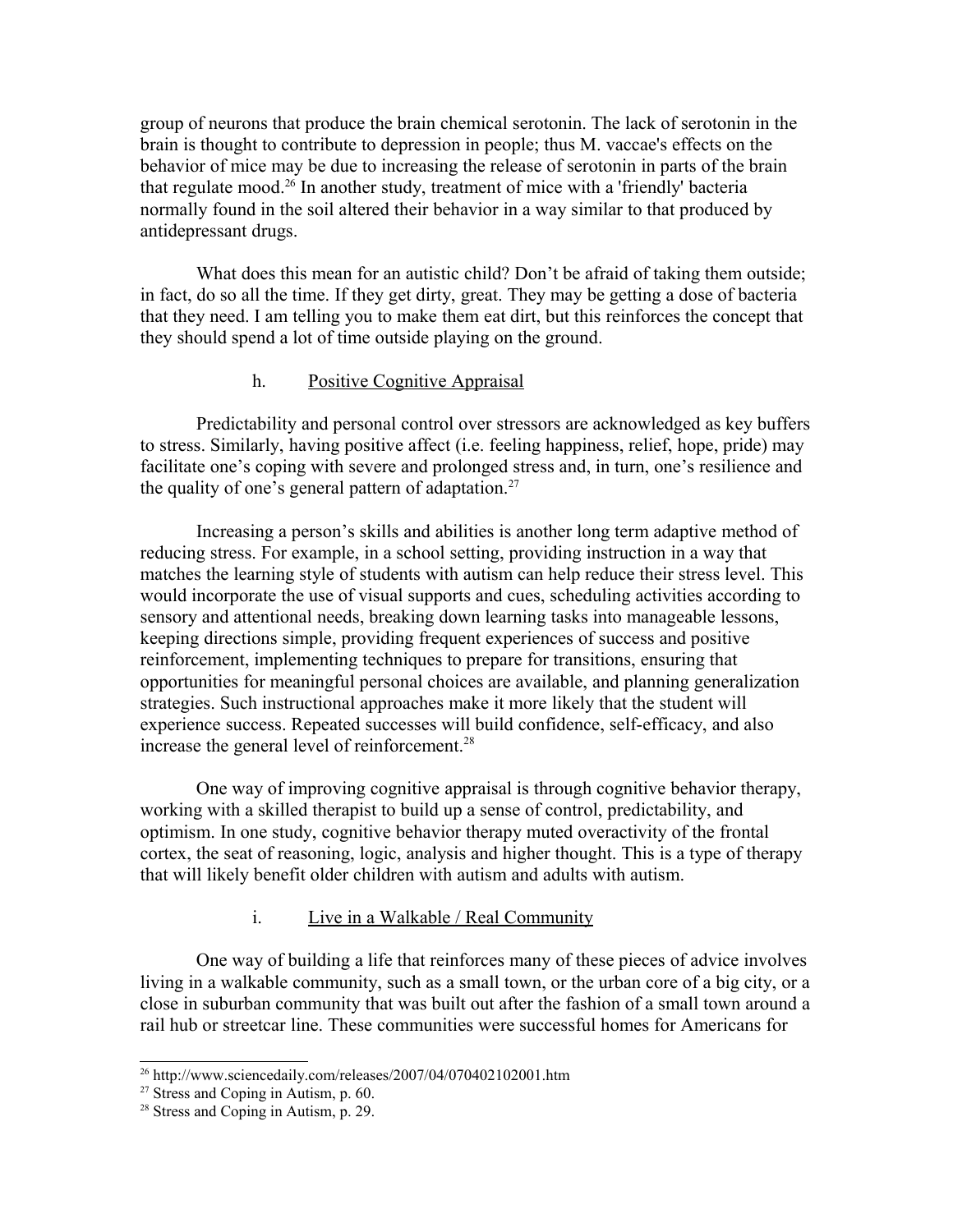most of our country's history. Only since world war two has an automobile dominated suburban existence been possible. The growth in suburbia ties correlatively to the increasing incidence of autism.

Real towns help force people into adaptive coping behaviors. You tend to walk around instead of driving, getting the benefit of exercise and being outside and avoiding the toxicity of the car. You tend to know and interact with your neighbors, helping to reinforce interpersonal relationships and reduce fear reactions. You tend to eat better, because you are not driving around so much that you don't have time for a meal and therefore eat fast food instead. You tend to have more space, again since you spend less time going from one place to another. You tend to spend more time outdoors, because you can get to real and interesting places quickly and without supervision. You have the opportunity to avoid TV and video games as there are more interesting things to do and see in a real town versus in the middle of a suburban sprawl neighborhood. You are insulated from some of tentacles of mass media culture, in the form of billboards, radio commercials, and TV advertising.

Living in the middle of suburban sprawl is probably the worst thing you can do for your child. Suburban sprawl is at the core of the modern society that we have built that is proving so toxic to its creators. It forces its inhabitants into maladaptation.

j. Beauty

Beauty is necessary for human calmness and happiness. In my theory, beauty to a large degree is a sensory exposure that causes normalization of human nervous and endocrine system function. It helps restore homeostatic balance. This shows up in feeling good. If your nervous system is wired to excess excitation, the things you will likely find beautiful are sunsets, and a babbling brook, and impressionistic paintings. If you are a person who excitatory balance is set lower, you may find beauty in experiences that are more stimulating, like a busy, modernist painting, or a deep tissue massage, or a loud rock concert. We are all different in what we find beautiful, but we need access to beauty on a regular basis.

Autistic individuals in particular are drawn to scenes of natural beauty, such as creeks with running water and parks. Water in particular seems to be compelling to autistic individuals. I believe running water feels good to them. The sounds help mask the modern background noises as well as having their own beautiful qualities. The way water looks can be captivating. Running water is often found in scenes of natural beauty, that I believe helps calm their overactive stress responses.

### **2. Coping Strategies Aimed at the Stress Response Levels Detailed in Theory in Detail**

At each level of the stress response model discussed in detail on my Theory in Detail, coping strategies can be put into place to help an autistic child or adult supplement the general ones I discussed in Section 1 above. These strategies are really no different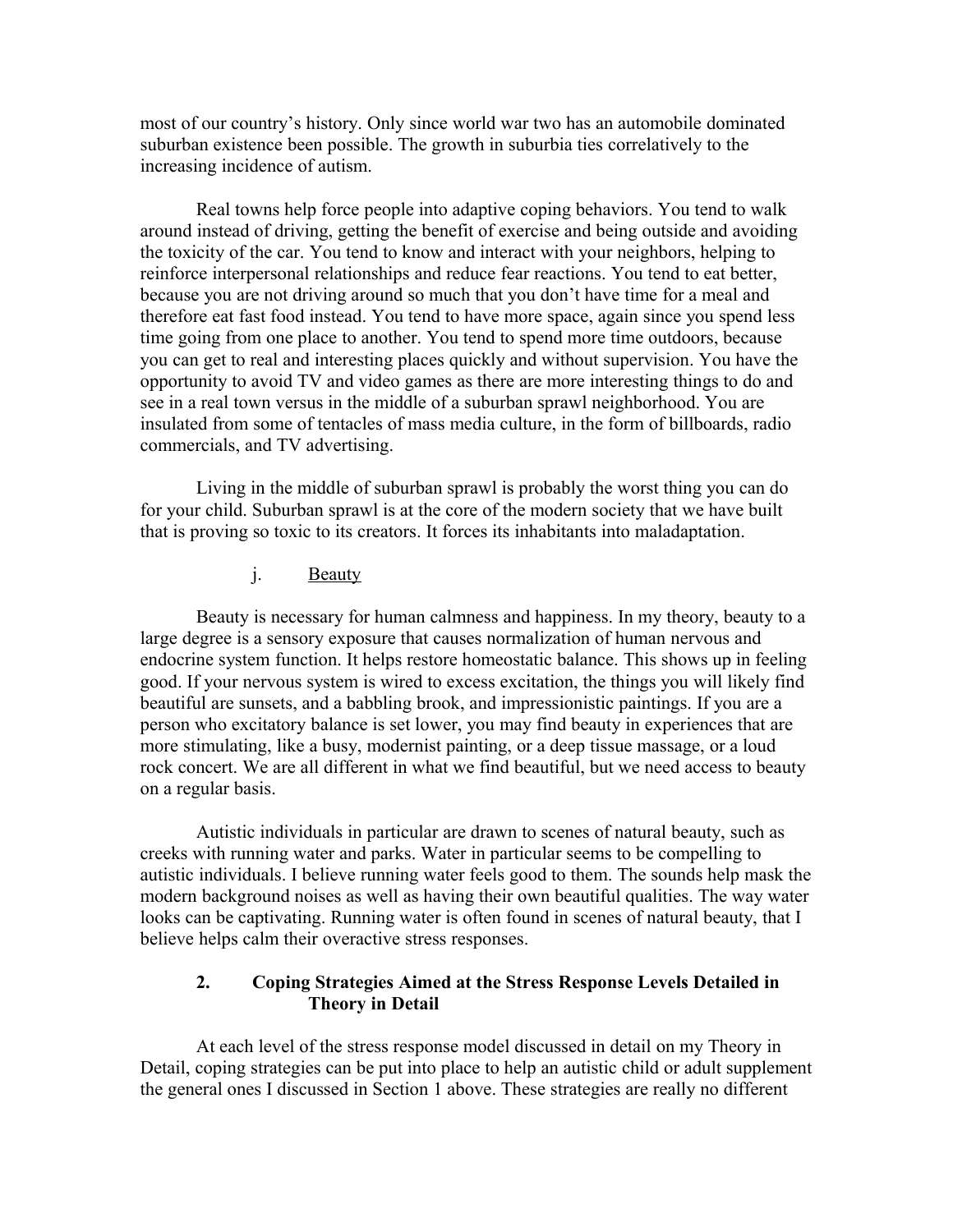than I would recommend for any person in modern America. Human nervous systems in modern America are under assault. This is showing up in many ways, from increasing levels of restless legs syndrome, to the increasing prevalence of road rage, to higher levels of asthma, allergies and other autoimmune diseases, to higher levels of divorce in married couples.

## a. Anticipatory Coping

There are many things in modern American society that need to be avoided. If you avoid stressors, then you no longer have to react to them. This takes great load off the nervous system. Don't watch much TV. Stay out of the car as best you can. Avoid video games. Stay out of unnecessary fights and emotional confrontations. Don't allow yourself or your child to be sucked into constantly high levels of activity and psychosocial stress. Manage your stress environment properly.

Much of this management can be taken care of if you simply spend a lot of time outside. If the weather is decent (and even when it is not), you should go hang out outside and take your autistic child with you. Find a park. Get some exercise while you are there. Talk with some people. Exchange a hug or two. Admire the beauty around you. Enjoy yourself.

While outside, you are unknowingly engaged in avoiding many stressors. You are not sitting in a car. Cars are horrible sensory environments. Passengers are bombarded by road noise, wind noise, and engine noise. Vibration is everywhere. Visual stimulation is intense, with cars approaching at combined speeds of 150 miles per hour on some roads. Your sense of control is often low, particularly when the roads are crowded or when it is dark The recent proliferation of overly bright headlights on tall SUV's shining in my rear window isn't helping things either. Worst of all, there is little you can do about it. As a driver, you are required to keep your legs and arms still and under control. People try to cope by fiddling with the radio, twirling hair, singing loudly, and recently talking on cell phones everywhere they go.

When you are outside, you are not subjected to fluorescent lights. Fluorescent lights are a sensory nightmare for many people with autism, and probably for the rest of us as well, we just don't notice them as much. Not only do they cast a light that is lacking in most normal colors and temperatures, such that the brain's experience of being in a room with fluorescents is like being in complete darkness, but they hum and buzz and flicker at 60 cycles per second, which is visible and even painful to many people with autism.

Outside, vibration is usually limited. There are no dishwashers, washing machines, air handlers, vacuum cleaners, telephones and many other modern devices that hum and vibrate all day long. Also, there are no walls to cause the vibration to reverberate. Noise and vibration can dissipate, and are masked by natural sounds of the wind and water. There are also many fewer of the electrical devices that we have all become addicted to: computers, TV's, video games, stereos etc… that cause a constant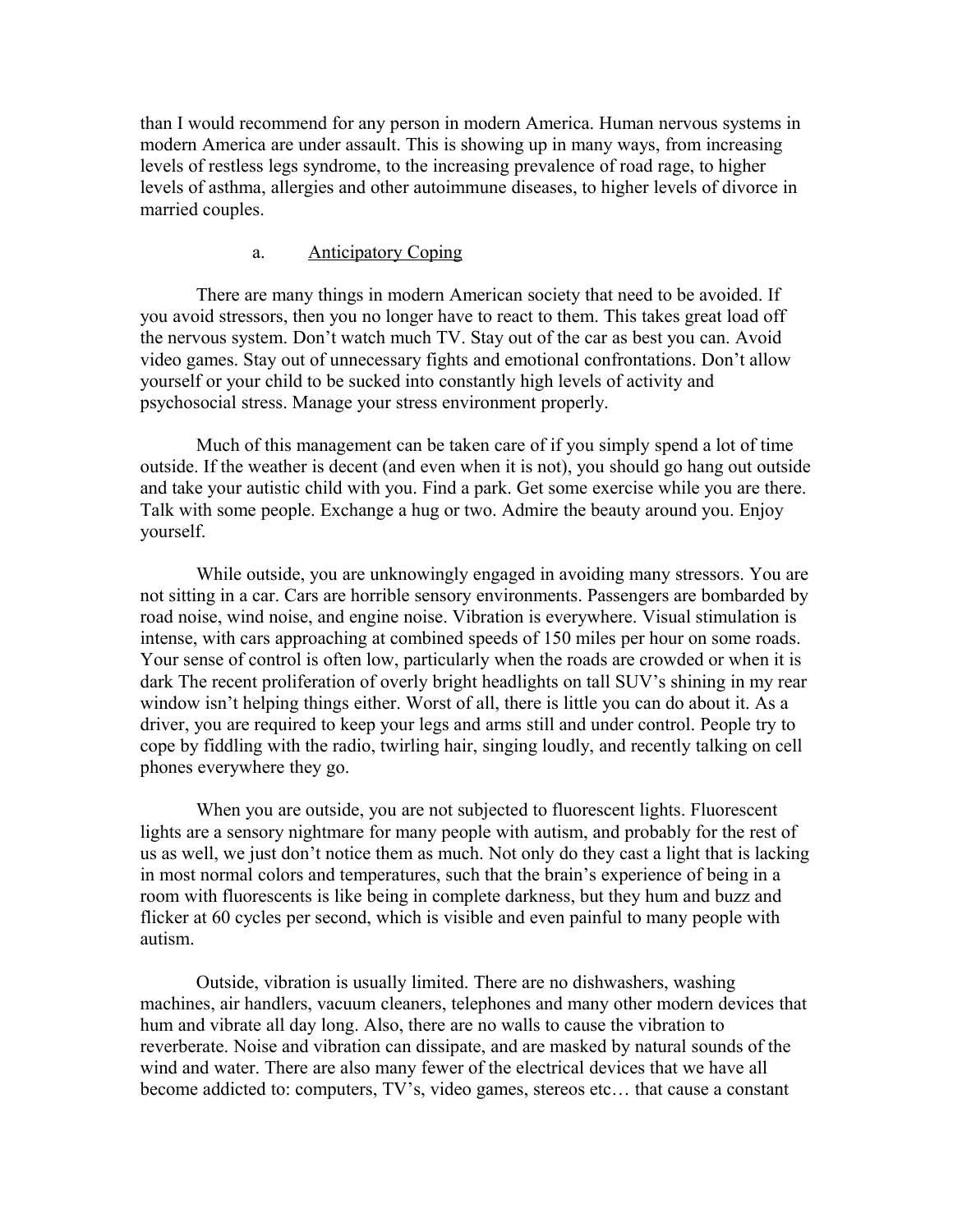stream of exciting sensory information that we do not need into our brains. Also, there is much less ability for the mass media to bombard your brain with stimulation and demand your attention as they market their product to you.

Outside is the place we spent most of our time when we evolved. We need outside. I noticed this in my nephew one day when I was babysitting. He was about 3 months old and was a pretty fussy baby. After a crying bout or two, I discovered that the moment I crossed the threshold of the house, from the living room to the front porch, my nephew stopped crying. It was a windy and beautiful night. He was captivated by the wind rustling through the swaying trees. He loved the sound. It calmed him. Inside, his cries would reverberate off the walls; inside, his uncle became hot, and this upset him. Outside, we cooled down with the wind. The wonderful background noises of crickets, and birds, and wind were friendly to his nervous system. He is not alone.

#### b. System Sensitivity

It does not seem possible to permanently reduce the basal hypersensitivity of the nervous system of a person with autism. This is an aspect of who they are. However, you can, through the techniques discussed herein, reduce the environmental upregulation of the nervous system experienced in most autistic brains.

#### c. Sensory Integration

Sensory integration is the largely unconscious skill of correctly integrating the enormous quantities of sensory information that your sense organs are detecting in a way that only important and relevant information is presented to your conscious mind. Children with autism have severe problems with this skill due to the fact that their overly excitatory nervous systems let too much sensory information penetrate into their brains, overwhelming the structures that discriminate between different types of information.

There are ways to help children with autism, as well as adults, learn to cope more effectively with their problems with sensory integration. This is often described as putting your child on a sensory diet. Nearly all senses can be addressed in a way that improves quality of life for people with autism. And, research and the personal experiences of many parents of autistic children have demonstrated the enormous benefits of managing the sensory exposures of autistic children.

Children with ADHD can also be benefit through a sensory diet. Preliminary findings from a study of children with ADHD show that sensory intervention -- for example, deep pressure and strenuous exercise -- can significantly improve problem behaviors such as restlessness, impulsivity and [hyperactivity.](http://www.sciencedaily.com/releases/2005/05/050513103548.htm) In one study, of the children receiving occupational therapy, ninety five percent improved.

A note of caution: All children with autism will respond differently to attempt to help them with their sensory problems. Some children will love showers and will stay in them for hours if allowed. Some will scream bloody murder if you try to make them take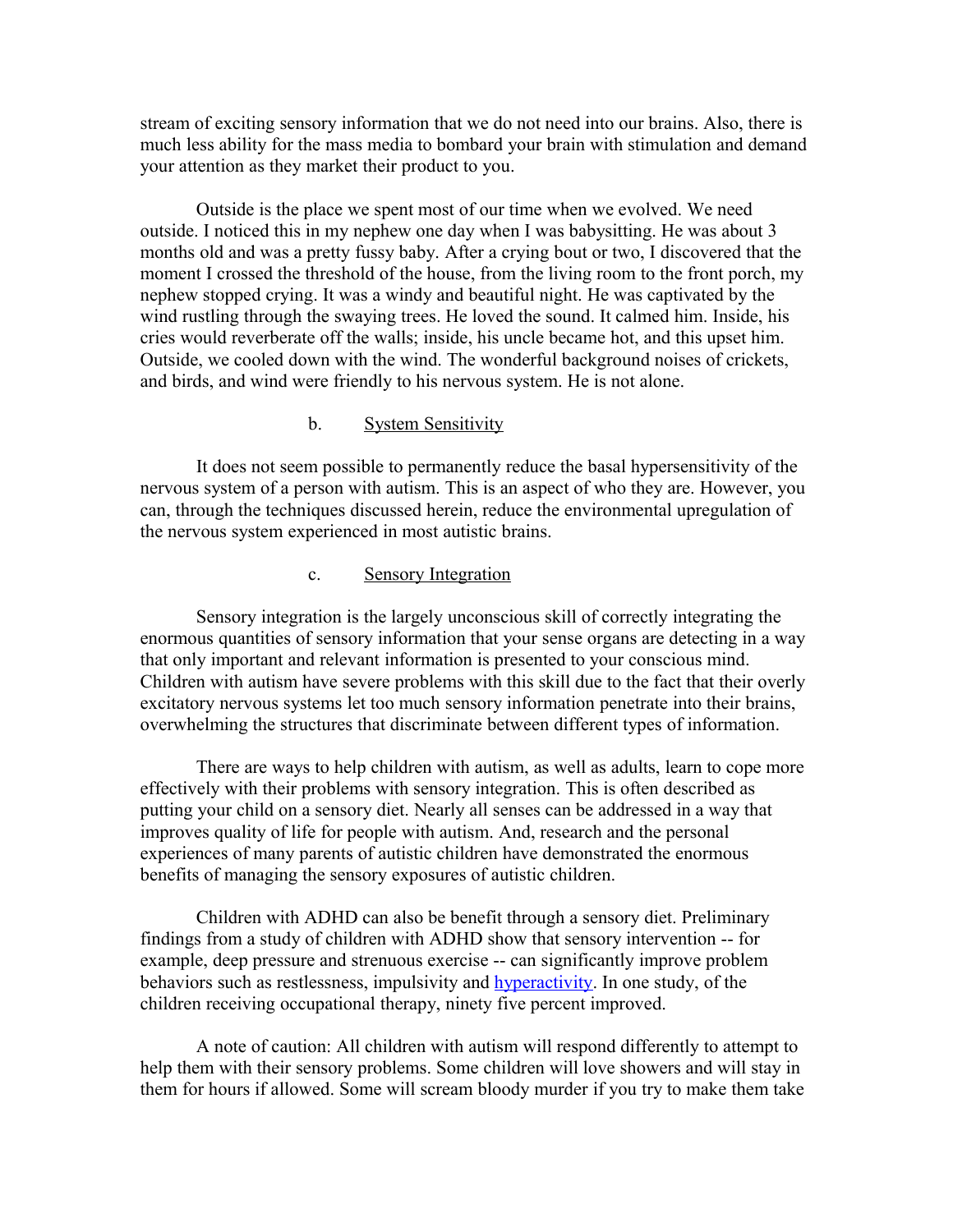one. Some will love the sound of the ocean. Others will recoil. You will have to learn how to judge how your child is impacted by a particular sensory stimuli. Attempts to use progressive desensitization may need to be cut short if the child is becoming excessively stressed out. It will be a slow and challenging process. But, it is necessary.

#### 1) *Avoid Problematic Sensory Exposures*

You need to understand what sensory channels are hyperstimulated or hypostimulated in your child and manage the inputs. Noise and touch are usually the two biggest challenges for an autistic child. Parents need to get outside of their own heads in figuring out the stimuli that trouble their child. You need to become a detective, understanding that stimuli that you can't even perceive may be driving your child crazy. Keep a log of what is happening in the sensory environment each time your child melts down or withdraws. Patterns will emerge. When you have identified a sound that your child can't take, figure out if you can eliminate it. If your child can't handle a vacuum cleaner, then replace your carpet with hard wood floors. Or, only vacuum when your child is outside and well out of earshot. If you child has itchy skin, use moisturizer. Shop for groceries at a smaller market instead of Walmart, which presents a highly toxic sensory environment that causes many children to melt down quickly. Also, control the pitch and tone of your voice. Autistic kids are highly sensitive to emotional content in voices. Try not to let your frustration seep into your communication. Learn relaxation techniques to deal with your stress. Don't add any more stress load onto your child than you need to.

#### a) Noise and Vibration

Noise and vibration, for the most part, is a recent manmade scourge. It distorts the external world, hinders the proper perception of sound, and knocks the body's rhythms out of tune, furthering dysfunction for the sensory defensive. Human hearing evolved in an environment of relative quiet, ill preparing us to endure the frequently unpredictable, uncontrollable, unwanted, and even harmful screaming, humming, buzzing, clanking, beeping sounds of modern life. Noise can make people angry, even explosive.<sup>[29](#page-23-0)</sup>

One of the most frequent triggers of autistic melt downs are noise and vibration, whether from car engines, dishwashers, air handlers, telephones, beeping delivery trucks, squeaky brakes, bathroom vent fans and hair dryers. Many bad behaviors are ultimately triggered due to anticipation of being subjected to a painful noise.<sup>[30](#page-23-1)</sup> Temple Grandin (probably the world's most famous autistic persons) says that her hearing is like having a sound amplifier set on maximum loudness. She discovered that she could more easily handle painful sounds by engaging in rhythmic stereotypical autistic behavior.<sup>[31](#page-23-2)</sup>

When managing your child's auditory environment, ay special attention to background noise and sudden noises. Notice how competing noise, white noise, and loud

<span id="page-23-0"></span> $29$  Too Loud, Too Bright, Too Fast, Too Tight, pp. 196-197.

<span id="page-23-1"></span><sup>&</sup>lt;sup>30</sup> My Experiences with Visual Thinking, p. 1.

<span id="page-23-2"></span><sup>&</sup>lt;sup>31</sup> My Experiences with Visual Thinking, p. 1.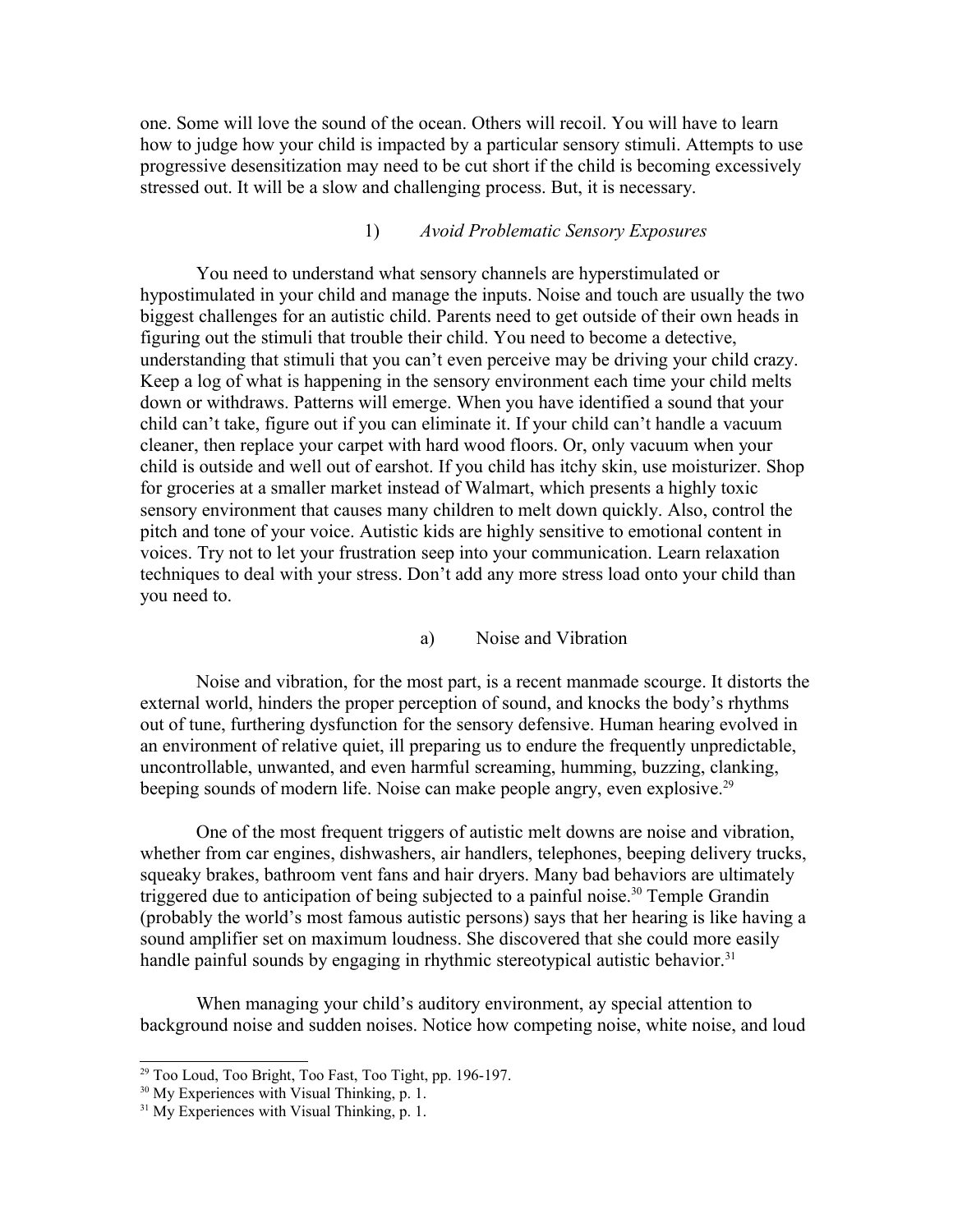noises affect a person's ability to pay attention. Remember that sometimes the senses mix. For example, for some people a loud noise may affect their ability to see things clearly or to remain standing. A way to reduce auditory reverberation is to use carpet, cork flooring, ceiling tiles, and/or large padded furniture. It is vitally important to have quiet spaces to get away from the stimulation of daily activity.<sup>[32](#page-24-0)</sup>

#### b) Bad Light

Lighting is a problem for autistics. Fluorescent lights send out pulsing vibrations that, though often not easily noticeable to normal people, are detectable and highly uncomfortable for many autistics.<sup>[33](#page-24-1)</sup> One researcher, Coleman, found that fluorescent lights increased repetitive behavior in some autistic children. Many parents of autistic children are very aware of the problems of fluorescent lights – a trip to a modern big box shopping outlet can be a very short lived excursion, as autistic children often quickly melt down under the glare of the fluorescent lights and the din of the reverberating warehouse.

The lighting provided by our modern living environment is troubling for us all. The typical sixteen hours of indoor light many of us get on a daily basis provides dramatically less light than that received from a single hour outdoors. Light deprived, we literally live in the twilight zone. With our modern indoor lifestyle and our habit of covering up when outdoors, we synthesize only a tiny proportion of the vitamin D that a naked hunter on the African savannah would absorb, and this may be vastly inadequate for our metabolic needs.<sup>[34](#page-24-2)</sup>

Lighting in schools is particularly problematic. One of the major problems with standard fluorescent lighting is that it is incomplete, only offering illumination in a few of the possible visible spectra. To the human nervous system, spending time in a regular fluorescently illuminated room is equivalent to sitting in pitch dark, because the nervous system structure in charge of modulating the human circadian cycle does not pick up the light emitted by fluorescent light. Natural light is always preferable as a source of illumination.

However, not all fluorescent lights are created equal. In 1973, Ott, a pioneer in light research, conducted a study comparing the performance of first grade children in four windowless classrooms, under full spectrum fluorescent light fixtures (which are adjusted to emit light in all visible wavelengths) or the standard cool white fluorescent. Under the cool white fluorescent lighting, some students demonstrated hyperactivity, fatigue, irritability, and attention deficits. Under exposure to full spectrum lighting for one month, their behavior, classroom performance, and overall academic achievement improved markedly. Several learning disabled children with extreme hyperactivity calmed down and seemed to overcome some of their learning and reading problems.<sup>[35](#page-24-3)</sup> Ott

<span id="page-24-0"></span><sup>&</sup>lt;sup>32</sup> Stress and Coping in Autism, p. 233.

<span id="page-24-1"></span><sup>&</sup>lt;sup>33</sup> Too Loud, Too Bright, Too Fast, Too Tight, p. 210.

<span id="page-24-2"></span><sup>34</sup> Too Loud, Too Bright, Too Fast, Too Tight, p. 211.

<span id="page-24-3"></span><sup>35</sup> Too Loud, Too Bright, Too Fast, Too Tight, p. 212.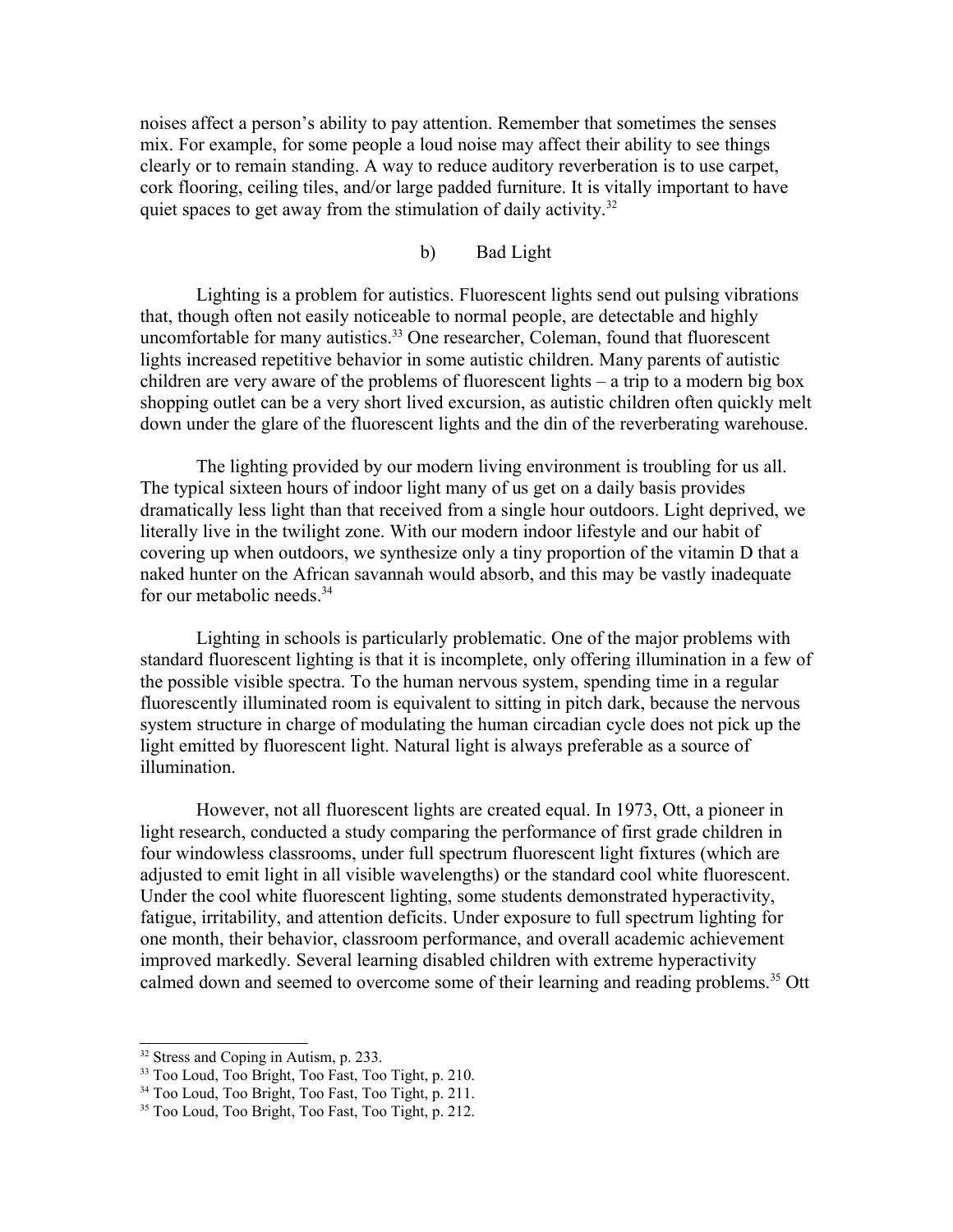subsequently designed his own lighting system, called Ott lights, which offer light in substantial and beneficial amounts and spectra.<sup>[36](#page-25-0)</sup>

## c) Problematic Visual Exposures

There are many problematic visual exposures for autistic children, most of which involve modern technology. Corporate researchers learned a long time ago that if you want to grab the attention of a child, such that they pay attention to your show or your message, stimulate their brain. Children respond involuntarily to stimulating visual images. The modern childrens' television shows follow these rules. The reason for the constantly changing picture, no segment lasting more than a few seconds, with tremendous movement and motion, is that this type of viewing experience causes electrical excitation in the brain, and children respond to this not knowing the neural load they are subjecting themselves to. The famous Pokemon episode, in which children worldwide but in particular in Japan developed seizures during watching an episode, illustrates this point. Seizures result from excessive neural excitation, which in this case, was induced by exactly the same mechanisms underlying modern children's programming, just taken to a level that was too far. So, programmers have backed down the excitatory content to a level just below that which induces seizures. This is not good for anyone, but it is particularly bad for autistic children.

This problematic exposure is not limited to TV shows. It applies to video games, and internet sites, and movies, and many other situations. The knowledge of how to grab someone's attention using stimulation have spread through our society. And, grabbing attention in our technology driven, modern involves increasing neural excitation, irrespective of the venue. Protect your child as best you can from this. Many autistic children become fascinated by images on television sets and will melt down if you try to remove them from this influence. My advice is get rid of the television. Don't let this pattern develop in the first place. If it does, bite the bullet and end it even if you trigger a melt down. Exposure to electronic images is a long term problem that likely perpetuates the underlying imbalances of autism.

Also, beyond issues with technology, visual perception can be challenging for many individuals. Suggestions that have helped include:

Reduce visual clutter while keeping materials visible and accessible.

Reduce glare and visual refraction by turning off unnecessary lighting, especially fluorescent lighting. Use matte finishes on surfaces and walls.

Use lamps instead of overhead lights; choose low wattage light bulbs; and use soft colored lights that cut down on contrast and color contrast in a room.

- Choices of colors for walls, floors and furniture are important. Solid colors for the walls sometimes help people with depth perception differences to judge distances. One plain wall in a room can provide a visually quiet space. Floors and walls should not be the same color. Some people report being able to move better when the floor pattern is compelling, such as floor tiles with a black and white pattern.

<span id="page-25-0"></span><sup>36</sup> Too Loud, Too Bright, Too Fast, Too Tight, p. 213.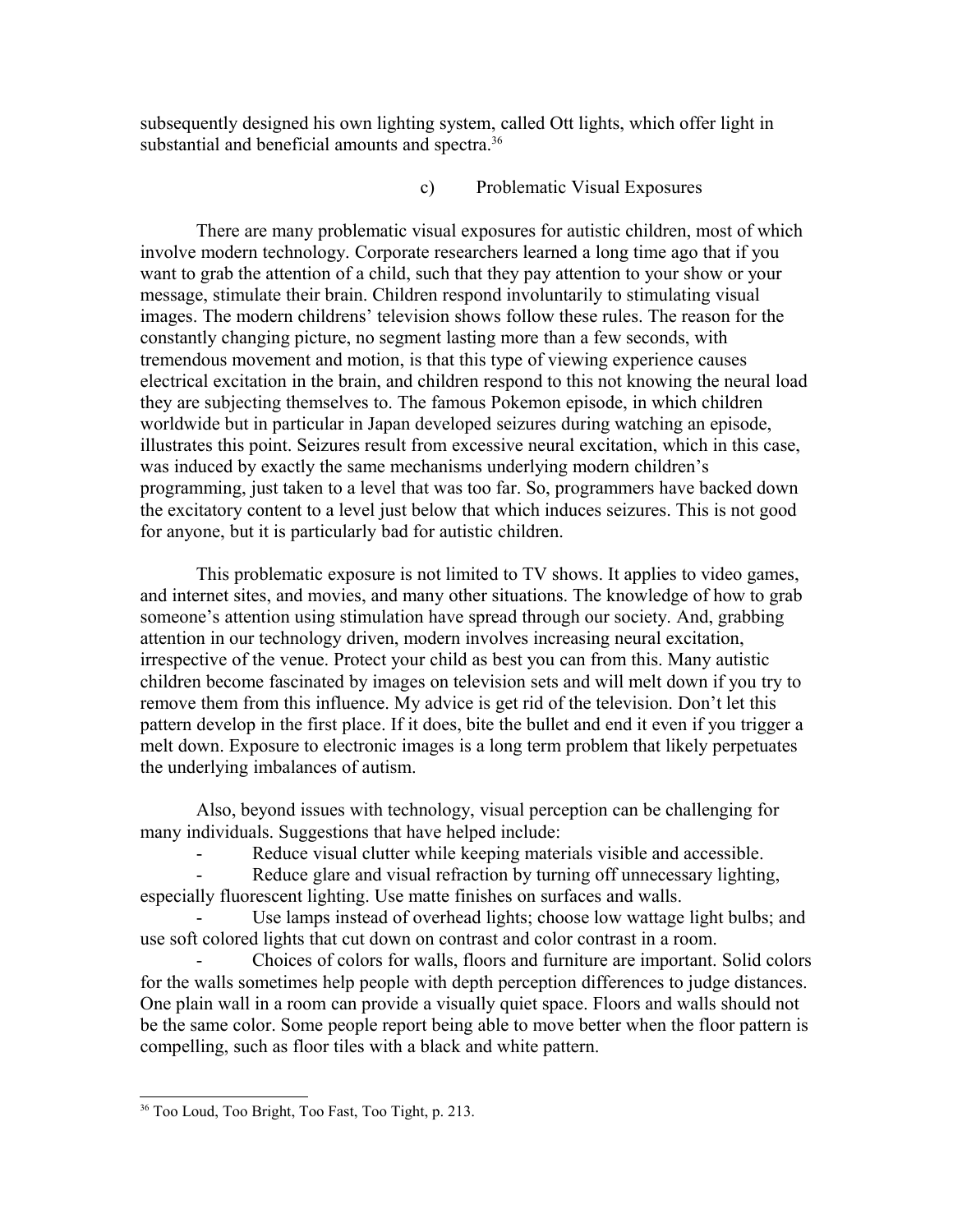#### d) Light Touch

To many autistic children, light touch is truly disturbing. Human skin has various sensors at the base of the hairs that are designed to scan for threats, such as a snake slithering across your arm while you sleep. These sensors are activated by light touch, triggering an alarm signal to the brain at the lightest of touches. In autistic children, with their overly excitatory nervous systems, light touch can send an amplified signal of great alarm to the brain resulting from a light caress from their mother, irrespective of what the child's eyes are telling them about who or what they are interacting with.

The way to address this is firm touch. If you touch your child firmly, the pressure on the skin cancels out the signals that would be sent by the sensors at the base of the hairs. Firm touch means no alarm is triggered, and no additional load is applied to the nervous system of your child. So, when touching your child, pay attention. You may want to caress them softly, but don't be selfish if they don't like it. If they flinch, or startle, or seem uncomfortable, they are probably reacting negatively to the light touch. Try touching them firmly instead. This means hug them tight. If you want to touch their arm, wrap your hand around their wrist firmly. If you want to stroke their back, do it with your whole hand, instead of just a finger, and apply real pressure. Experiment. If might cause some discomfort in the moment, but it will bear fruits over life.

Also, and I know this is confusing and frustrating, but a child's ability to bear light touch varies over time. It changes over the course of the day, depending upon many factors, including time of day, their mood, the level of their reservoir, and hormonal fluctuations. This is not a result of the child being willful, or stubborn, or anything. It has to do with the level of electrical excitation in their nervous system and the functioning of their stress response system. The little hairs on your arms and legs are more excitatory when the stress response is in activation mode. If you are uncertain where they are, use firm touch. For most autistic children, firm touch is almost always fine.

#### 2) *Seek Exposure to Positive Sensations*

The most effective therapy techniques for autism appeal to three basic sensory systems, one of which is external and the other two are internal. The tactile system controls the sense of touch and is an external sense. The vestibular system controls sensations of gravity and movement, and the proprioceptive system regulates the awareness of the body in space; both are internal. Therapy is tailored to each child's needs and can involve such techniques as lightly or deeply brushing the skin, moving on swings or working with [an exercise](http://www.sciencedaily.com/releases/2005/05/050513103548.htm) ball.<sup>[37](#page-26-0)</sup> The auditory system is also potentially useful in managing autism.

#### a) Tactile

As discussed above, firm touch is often very helpful for an autistic child or adult. Bear hugs are usually very well tolerated and extremely helpful for autistic children. Hug

<span id="page-26-0"></span><sup>37</sup> http://www.sciencedaily.com/releases/2005/05/050513103548.htm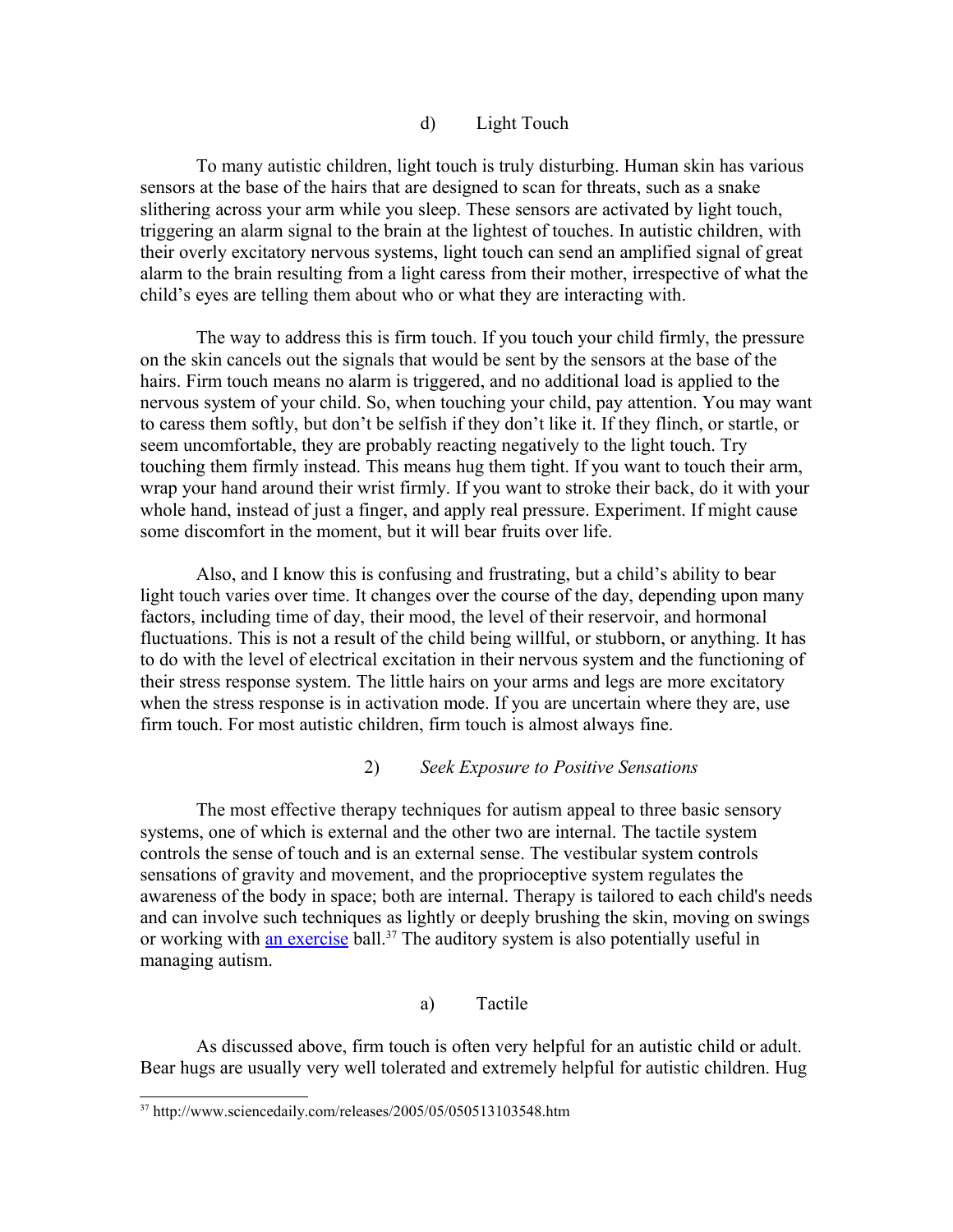them hard and hug them all the time. Tuck them in at bed time. Think swaddling. You know swaddling was a way of keeping your infant happy. Your autistic child needs swaddling as well, just in different ways. Their nervous system can be as sensitive as an infant's. They often need similar treatment.

Both human and animal studies indicate that deep pressure is calming and reduces arousal in the nervous system. Researchers have shown that pressure applied to both sides of a person's body decreased metabolic rate, pulse rate and muscle tone. Gently pinching a rabbit's skin with padded clips creates a deactivated EEG reading, relaxed muscle tone, and drowsiness. Rubbing and gently pinching a cat's paw will increase tonic inhibitory neural activity in several brain areas.<sup>[38](#page-27-0)</sup>

Working with an autistic child is similar to working with a nervous horse, according to Temple Grandin, who works on a daily basis with farm animals. Horse trainers have found that nervous horses become easier to handle if they are rubbed and brushed frequently. At first a horse might flinch, but gradually it will start relaxing when stroked. Like the autistic child, touching that was initially aversive becomes pleasurable. A stimulus that was once actively avoided is now actively sought out.<sup>[39](#page-27-1)</sup>

The technique that helped Temple deal with the world as a young adult was a squeeze machine she built for herself. She built a machine that squeezed two pieces of padded plywood together in a firm fashion that she could control. 30 minutes a day in this machine, receiving the firm and controllable touch she needed to normalize her nervous system, dramatically improved her ability to deal with the world.

b) Vestibular and Proprioceptive

Stimulating the internal senses is often hugely beneficial for a child with oversensitive external senses. Many autistic children figure this out on their own from simple trial and error. They often love to simply spin around in circles endlessly, providing both vestibular and proprioceptive benefits, or rock while holding themselves tightly, also providing vestibular input along with firm pressure.

As youngsters, we get lots of vestibular input: we swing, jump on trampolines, rollerblade, dive into water, or enjoy other activities that require a quick shift from being totally vertical. This keeps our vestibular apparatus oiled. The more vestibular input, the better any nervous system functions. If deprived of normal rocking and bouncing, infants may suffer effects as damaging as seen in touch deprivation. In Harry Harlow's famous experiment with rhesus monkeys, baby monkeys were removed from their mothers and given a terrycloth mother for contact comfort and a wire mother with a bottle for feeding. As adults, the monkeys displayed abnormal behaviors reminiscent of autism such as selfclasping and self-rocking.[40](#page-27-2)

<span id="page-27-0"></span><sup>&</sup>lt;sup>38</sup> My Experiences with Visual Thinking, p. 3.

<span id="page-27-1"></span><sup>&</sup>lt;sup>39</sup> My Experiences with Visual Thinking, p. 4.

<span id="page-27-2"></span><sup>40</sup> Too Loud, Too Bright, Too Fast, Too Tight, p. 44.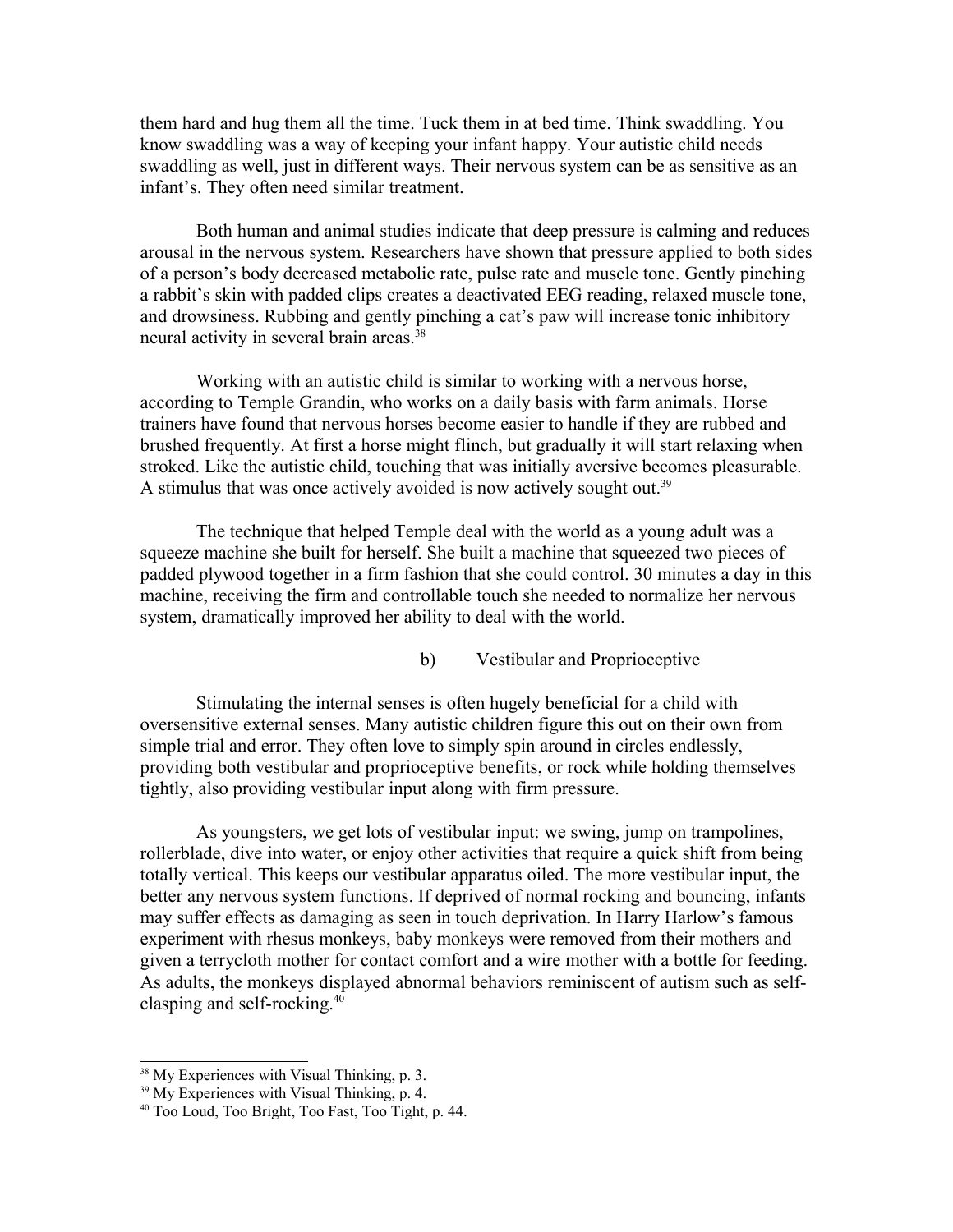The need for vestibular input is particularly true for the externally sensory defensive. The nervous system of the sensory defensive demands activities that offer up and down, side to side, and back and forth movement.<sup>[41](#page-28-0)</sup> To maintain optimal arousal, a young child needs considerable sensory input and may need to be rocked strongly for a half-hour several times a day.<sup>[42](#page-28-1)</sup>

You can use controlled proprioceptive and vestibular stimulation as part of managing your child's autism. Encourage your child to spend time jumping on a trampoline or swinging on swings outside. Roughhouse with them. Roll around on the ground. Spin with them. Also, get them a rocking chair. Almost all people benefit from the calming influence of rocking quietly. You get movement as well as vestibular and proprioceptive stimulation in a way that you control completely. One researcher found that a mute child will often start making speech sounds while he or she is swinging in a swing, indicating that the abnormal influences restricting a desire to communicate are mitigated during this gentle and constant movement. Swinging stimulates the vestibular system and the defective cerebellum. Spinning in a chair also helps to reduce hyperactivity.<sup>[43](#page-28-2)</sup>

Other types of proprioceptive stimulation include cracking knuckles, grinding or clenching our teeth, or chewing away at gum; these are ways of getting pressure into our joints.<sup>[44](#page-28-3)</sup> Heavy resistance against your arms – heavy work – invokes quick calm.<sup>[45](#page-28-4)</sup> By strongly engaging the muscles and joints, you are stimulating the cerebellum at the back part of your brain stem, which communicates with the reticular activating system to inhibit arousal to a normal level so you can concentrate on the task at hand. Once arousal is contained, you can think more clearly. A back rub or rocking back and forth in your chair has a similar effect.[46](#page-28-5)

#### c) Auditory

Your child also needs the auditory equivalent of firm touch. Random high pitched noises probably freak them out. A constant clutter of unsynchronized background noise can be hard to take. Music can help with this. It can mask modern background noise. The symmetries and rhythms in the music can also calm the nervous system. Autistic children are very sensitive to symmetries, both auditory and visual. Things that are beautiful can calm them just like any person. You know the feeling of calmness you feel when you see something truly beautiful like a sunset or the ocean. Cultivate that feeling in your child. Teaching your child a musical instrument may do wonders. Not only does the music soothe them, but the sense of control they have in producing the music likely has great benefits.

<span id="page-28-0"></span><sup>41</sup> Too Loud, Too Bright, Too Fast, Too Tight, p. 173.

<span id="page-28-1"></span><sup>42</sup> Too Loud, Too Bright, Too Fast, Too Tight, p. 185.

<span id="page-28-2"></span><sup>43</sup> My Experiences with Visual Thinking, p. 3.

<span id="page-28-3"></span><sup>44</sup> Too Loud, Too Bright, Too Fast, Too Tight, p. 45.

<span id="page-28-4"></span><sup>45</sup> Too Loud, Too Bright, Too Fast, Too Tight, p. 45.

<span id="page-28-5"></span><sup>46</sup> Too Loud, Too Bright, Too Fast, Too Tight, p. 170.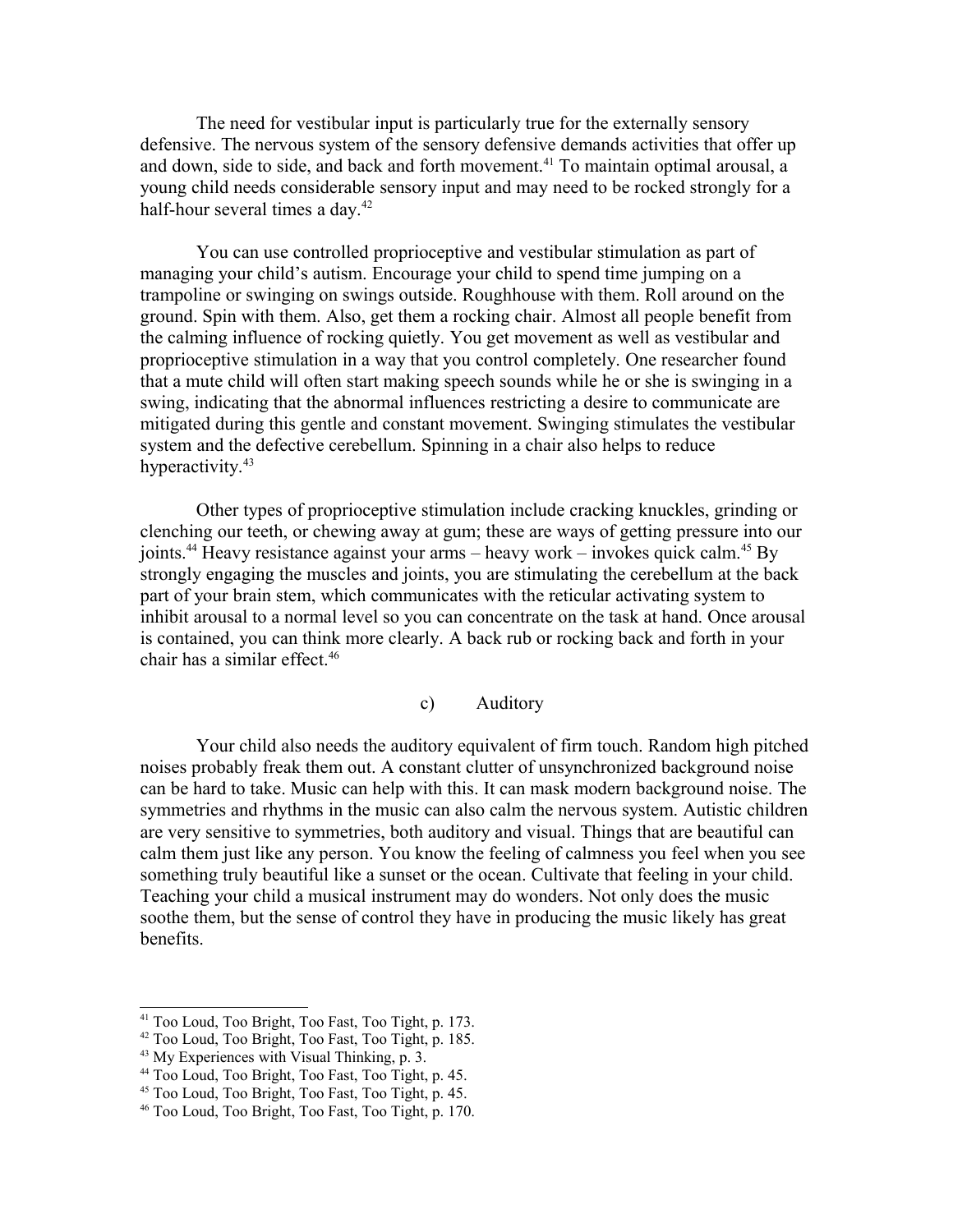Flowing water is also a very useful tool. It can help in many different forms. The noise of flowing water can calm the nervous system, whether a fountain, or a stream, or the waves of an ocean. A noise machine with flowing water may help with the reverberations and background noise in your home that you don't notice but your child does. A shower can be a wonderful comfort for an autistic child, if that child is not overstimulated out by the tactile stimulation of multiple streams of water. The combination of the firm pressure of the water, the noise that is created when it strikes your head, and the encompassing warmth of the stream, can insulate you from the pressures of the world. I usually take two long showers a day as part of managing the stress that I am overly susceptible to.

## 3) *Temperature*

One other internal sensory processing channel autistic children often have problems with is temperature regulation. Unable to set their internal thermometer at a comfort zone, some feel hot all the time even in cold weather or cold all the time even when it is warm. As their nervous system is on high alert and blood leaves the extremities to deliver oxygen to internal organs and muscles, many suffer poor circulation and their hands and feet are always cold.<sup>[47](#page-29-0)</sup> Adjustments need to be made to avoid worsening these conditions. It autistic children desire to go outside in cold weather with minimal clothes, allow them this as long as they don't damage their health, even if it makes you uncomfortable in your normal skin thinking about how cold you would be – you are not them and do not experience the world the way they do.

#### 4) *Materials That Can Help*

There are many materials that have assisted parents in care givers in aiding sensory integration and bodily comfort, thereby reducing stress levels for some individuals. The following materials have been used very successfully as accommodations for autistic children: tumble form chairs, bean bag chairs, chewy and crunchy things, weighted vests, foot or hand vibrators, light boxes, tinted glasses, earplugs, earphones and heavy, padded clothing.<sup>[48](#page-29-1)</sup>

#### d. Arousal Modulation

Chronic arousal problems are usually seen in autism. As a parent, you need to help minimize their impact on your child as best you can. In order to help your child wake up and prepare for the day, build family exercise into your morning ritual. Meditate or use relaxation techniques with your child before going to bed. This may simply involve reading them a book, giving them a hug, and tucking them in. Or, it may require more. To the extent that you cannot reshape your child's arousal states, reshape the world around them. Don't force them to get up at 6:30 to get to a school that starts early, if that causes them undue problems – autistic individuals often have stress induced imbalances in the circadian cycles that determine whether they are drowsy. Forcing them to comply

<span id="page-29-0"></span><sup>47</sup> Too Loud, Too Bright, Too Fast, Too Tight, p. 26.

<span id="page-29-1"></span><sup>48</sup> Stress and Coping in Autism, p. 233.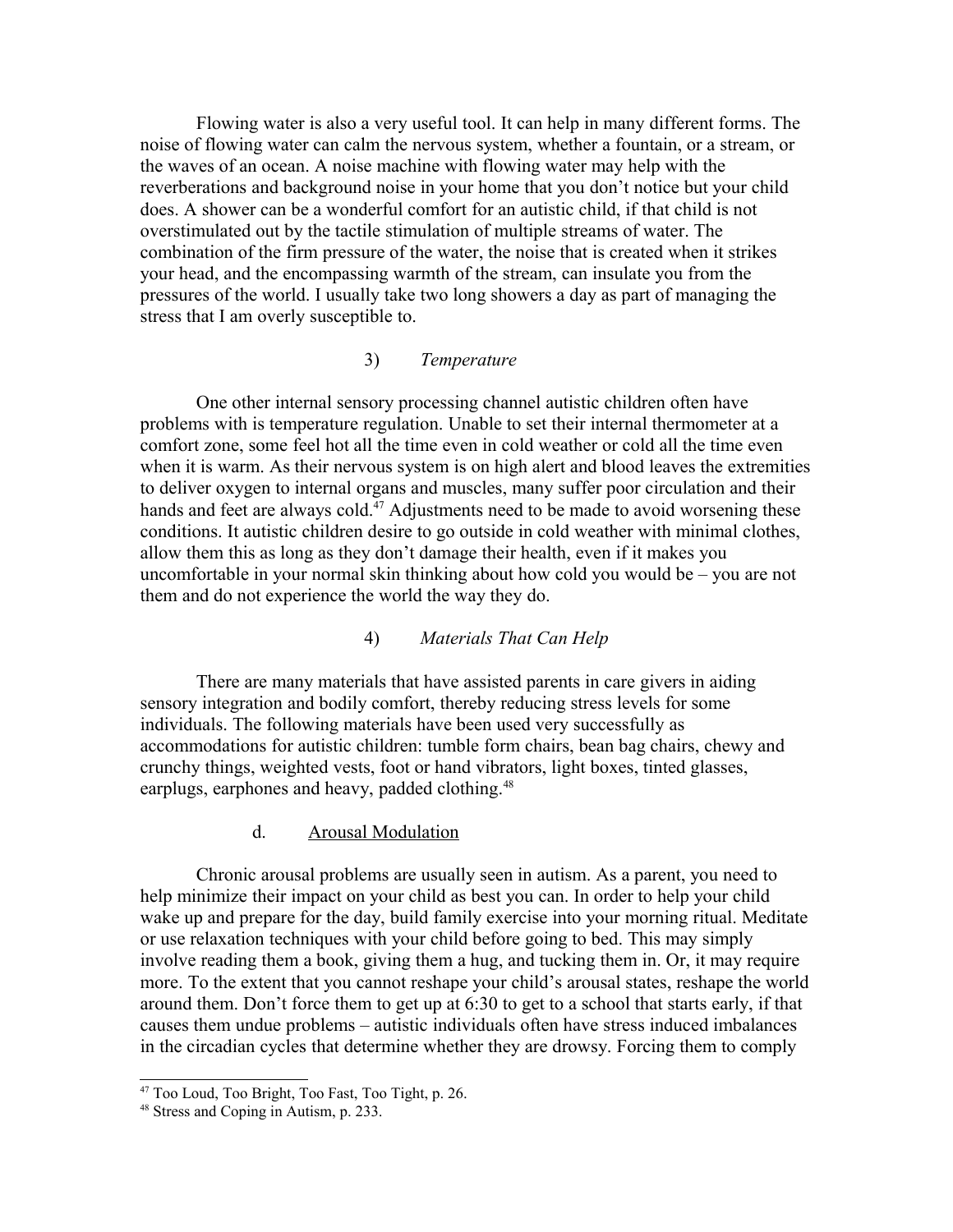with a morning start time because of how someone set a schedule may cause unnecessary daily stress. Consider finding a different school. Don't make them go to bed when they have shown consistently they are not ready just because that was how you were brought up. They may just not be ready, and having to lie in bed every night awake to please a parent is only going to add stress to their life. Be flexible and try to understand what is really going on with them.

Also, exercise again plays into this step. As the diabetic depends on insulin shots to regulate arousal level, autistic individuals need regular exercise to regulate arousal level. Exercise is the fuel your body needs to operate correctly. Though not as intense as other exercise, walking holds many benefits for the mind as well as the body. The crosspatterned movement of our limbs – right arm and left leg, then left arm and right leg – generates electrical activity in the brain, boosting serotonin and harmonizing the nervous system.<sup>[49](#page-30-0)</sup>

### e. Cognitive Appraisal

Autistic children often feel chronically out of control. The overly stimulating world which is constantly throwing more at them than they can handle feels like the real master. This exacerbates their condition. They need help to maintain or regain some sense of control.

One of the most effective ways to buffer the disruptive effects of a stressor is to achieve some degree of control over the stressor. By using self-control, individuals can also be proactive in reducing stress by learning to act early, when first warning signs are evidenced. By recognizing antecedents to stress and using self-control procedures, persons with autism can learn to deal effectively with a stressor. Unfortunately, one instructional objective often missing from programs for persons with autism is the skill of managing one's environment and one's own behavior – self control.<sup>[50](#page-30-1)</sup>

Allow your autistic child to develop a reasonable level of pattern and routine, as this is a crucial vehicle for having a sense of control. Sameness comforts pretty much everyone. However, too much ritual can become negative. Obsession should be controlled to the extent possible as it can become circular. Rather than being comforting, the ritual can itself induce additional stress if taken to an extreme, such as you see in obsessive compulsive disorder, which is often co-morbid with autism.

Also, build space into your and your children's life. A sense of control evaporates when you are constantly reacting to demands of the outside world, even if you allowed those demands to build. Reserve time for just hanging out at home. Play and laugh. Take fun trips. Go to the park often. Do things you enjoy as a family. Don't get too caught up in the modern rat race. Don't enroll in every after school activity. Don't push too hard for academic performance to the exclusion of quality of life.

<span id="page-30-0"></span><sup>49</sup> Too Loud, Too Bright, Too Fast, Too Tight, p. 188

<span id="page-30-1"></span><sup>50</sup> Stress and Coping in Autism, p. 29.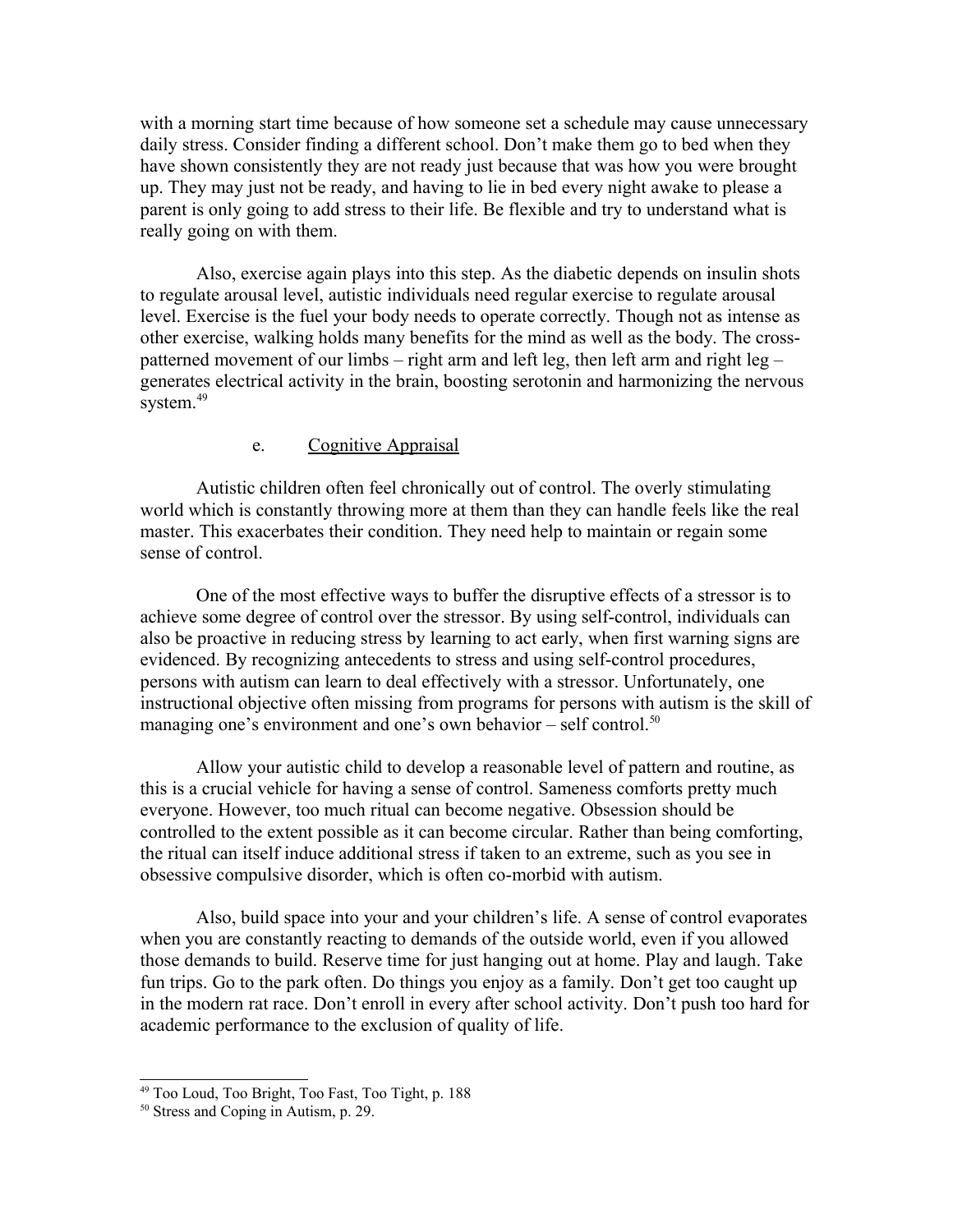Also, be positive and try to instill that in your child. Anyone can talk themselves into or out of depression. How you view the world impacts how you react to stressors. Your view of the world will be passed on to your child to some degree. Learn not to ruminate. Take the time to remind yourself that things are good, despite the challenges.

## f. Affective Integration

Autistic children usually have severe problems with emotion, both theirs and others. Even mild emotions in others, conveyed through speech or eye contact or otherwise, may overstimulate them. Their own emotions may frighten them. This is a particularly challenging topic.

Most neurotypical children, particularly boys, have poor emotional intelligence. Our society does not generally view emotional education and focus as worth much. It is hard to test for. As a result, many of us go through their lives with very little awareness of, appreciation for, and control over our own emotions. Such a state of affairs is particularly problematic for children on the spectrum.

Daniel Goleman wrote a fabulous book called "Emotional Intelligence". Buy it and study it. Use its recommendations with your child. The more understanding an autistic child has of his own emotions, the better. His own emotions will frighten him less. He will be able to see these emotions in others. This will help with communications and empathy. It will help reduce the blind spots that are pervasive in autism.

g. The Stress Response

This has been addressed above.

h. Target Organ Activation

Autistic children often have problems with many different organ systems that react negatively with excessive stress. They have difficulties with the gastrointestinal system, their immune system, their cardiovascular system, and other systems. The most effective way to treat these systems is to follow as many recommendations above as you can, to downward modulate your child's stress response. Preventive medicine is by far the best related to these conditions.

However, there are some treatments for these conditions that can be provided by your doctor. Drugs like Prilosec can help with chronic heartburn. There are effective allergy medicines that can keep the symptoms of allergies from adding additional burdens upon the autistic individual's body. Trust your doctor in this.

## **2. Avoid Maladaptive Coping Behaviors**

In the modern world, maladaptive coping strategies have become constant companions for many people. While they can make you feel good in the short term, they